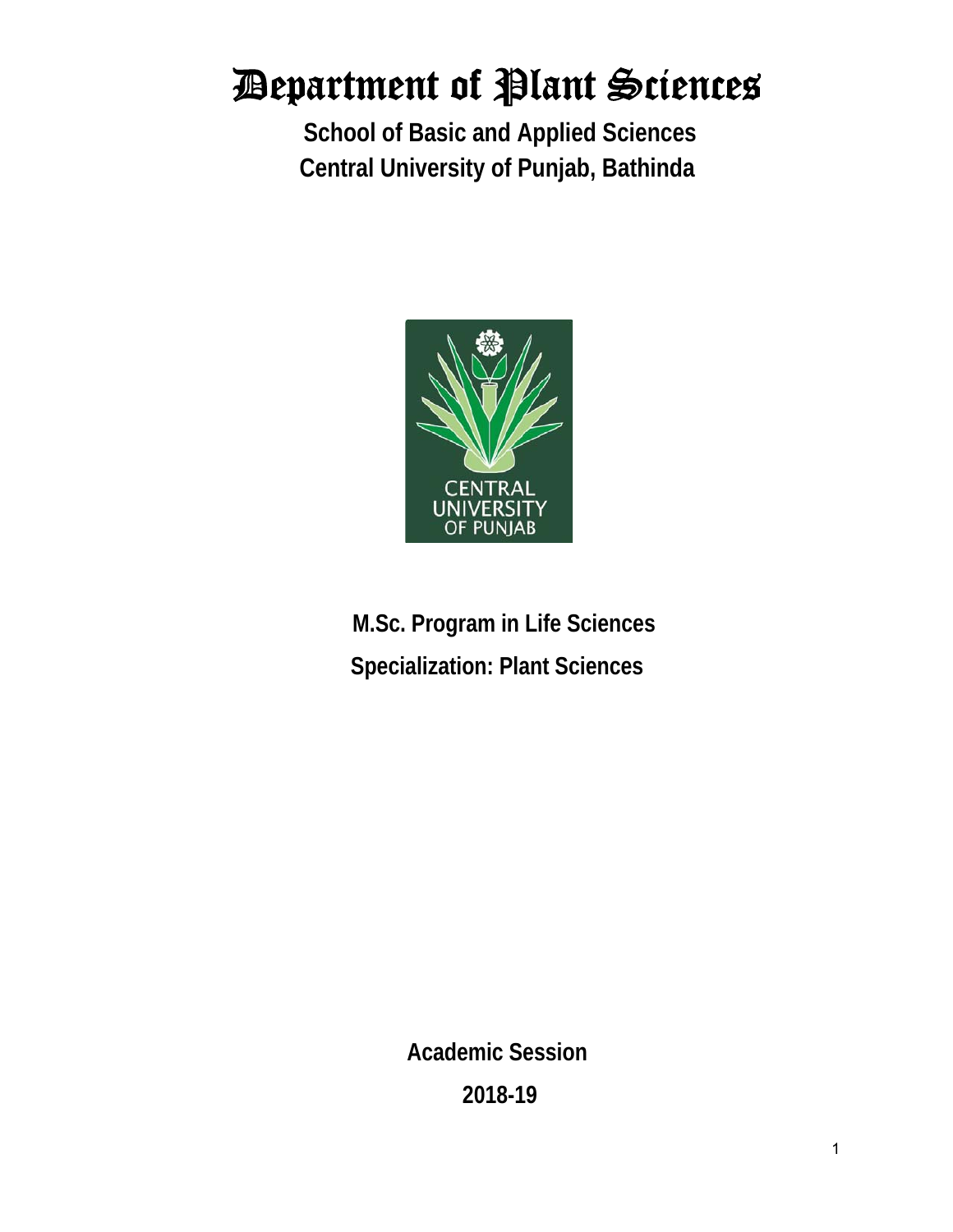| M.Sc. Life Sciences (Plant Sciences)       |                                      |                |   |   |                |
|--------------------------------------------|--------------------------------------|----------------|---|---|----------------|
| Semester-I                                 |                                      |                |   |   |                |
| Paper Code                                 | <b>Course Title</b>                  |                |   | P | Cr             |
|                                            | <b>Compulsory Foundation Courses</b> |                |   |   |                |
| <b>LPS.501</b>                             | <b>Biostatistics</b>                 | 2              |   |   | $\overline{2}$ |
| <b>LPS.502</b>                             | Research Methodology                 | $\overline{2}$ |   |   | $\overline{2}$ |
|                                            | <b>Core Courses</b>                  |                |   |   |                |
| <b>LPS.506</b>                             | Microbiology                         | $\overline{2}$ | 1 |   | 3              |
| <b>LAS.511</b>                             | <b>Cell Biology</b>                  | $\overline{2}$ |   |   | 3              |
| <b>LPS.508</b>                             | Biochemistry                         | 3              |   |   | 4              |
| LPS.509                                    | Biochemistry (P)                     |                |   | 1 |                |
| <b>LPS.510</b>                             | Genetics                             | $\overline{2}$ |   |   | 3              |
| <b>LPS.511</b>                             | Genetics (P)                         |                |   | 1 |                |
| <b>Discipline Elective</b>                 |                                      |                |   |   |                |
| <b>LPS.512</b>                             | <b>Plant Systematics: Cryptogams</b> | $\overline{2}$ |   |   | 3              |
| <b>LPS.513</b>                             | Plant Systematics: Cryptogams (P)    |                |   | 1 | 1              |
| Interdisciplinary Elective courses offered |                                      |                |   |   |                |
| <b>LPS.514</b>                             | Basic Concepts in Genetics-1(IDC)    | 2              |   |   | $\overline{2}$ |
| <b>LPS.515</b>                             | Economic importance of plants (IDC)  | $\overline{2}$ |   |   | $\overline{2}$ |
| <b>LPS.516</b>                             | Fundamentals of Plant Biology (IDC)  | $\overline{2}$ |   |   | $\overline{2}$ |
|                                            | <b>Total Sem-I</b>                   | 17             | 5 | 3 | 25             |

**L: Lectures T: Tutorial P: Practical Cr: Credits** 

- A: Continuous Assessment: Based on Objective Type Tests (10%), Term Paper (10%) and Assignment (5%)
- B: Pre-Scheduled Mid Semester Test-1: Based on Objective Type & Subjective Type Test (By Enlarged Subjective Type) (25%)
- C: Pre-Scheduled Mid Semester Test-2: Based on Objective Type & Subjective Type Test (By Enlarged Subjective Type) (25%)
- D: End-Term Exam (Final): Based on Objective Type Tests (25%)

### **Transaction Mode:**

- 1) Lecture
- 2) Demonstration
- 3) Lecture cum demonstration
- 4) Seminar
- 5) Group discussion
- 6) Field visit
- 7) Tutorial
- 8) Problem solving
- 9) Self-learning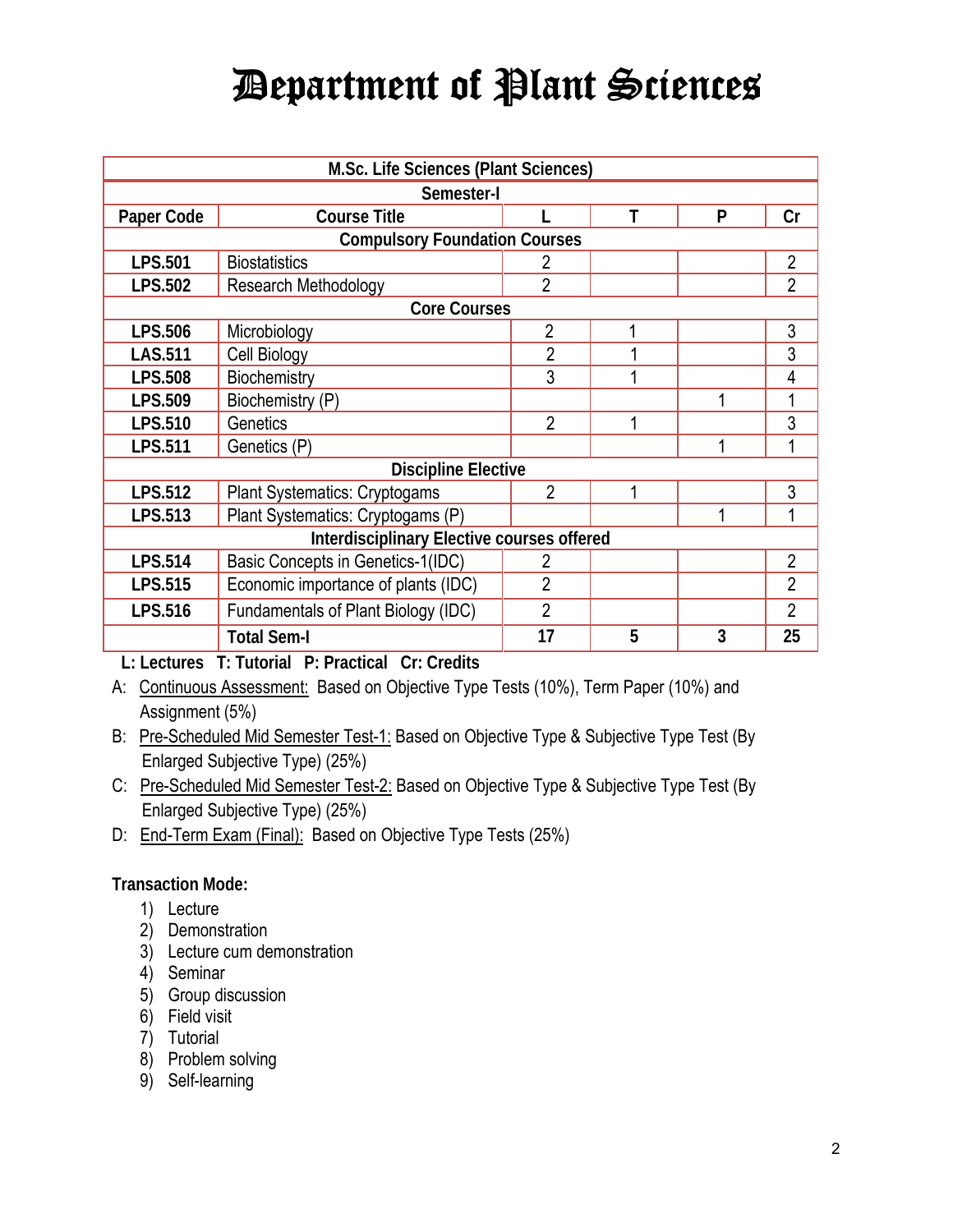**LPS.501: Biostatistics. Credits Hours: 2. Semester I.** 

**Objectives/Learning Outcomes** 

- To learn basics of probability and biostatistics relevant to biological research
- To learn performing inferential statistics for the data analysis of biological data
- To learn various model-fitting approaches in biological sciences

**Overview of Biostatistics:** Types of Studies, Levels of Measurements, Presentation of Data: Frequency tables and diagrams, Descriptive statistics: Measures of central tendency and dispersal, Kurtosis and Skewness, Error Bars, Moments, Normality Tests and Outliers

### **Unit 2 9 Lectures**

**Statistical Hypothesis Testing:** Sampling techniques, Sampling theory, Various steps in sampling, collection of data-types and methods, Concepts of Population, Sample and Confidence Interval, Statistical Hypothesis Testing, Statistical Significance and P-Values, Relationship between Confidence Intervals and Statistical Significance, Statistical Power and Choosing the right Sample Size

### **Unit 3 9 Lectures**

**Inferential Statistics:** t-Distribution and tests of significance based on t-distribution, F-distribution and tests of significance based on F distribution, χ2 Distribution and tests of significance based on χ2 distribution, Comparing Proportions, Gaussian, Binomial, Lognormal and Poisson Distributions, Pearson's Correlation, Simple Linear Regression, Non-Linear Regression, Nonparametric tests

**Mathematical Biology:** Permutations and Combinations, Probability, Bayes Theorem and Likelihood, Statistics with MS Excel and GraphPad Prism, Key concepts of statistics, Statistical Pitfalls to Avoid

### **Suggested Reading:**

- 1. Harvey Motulsky (2013) Intuitive Biostatistics: A Nonmathematical Guide to Statistical Thinking. OUP USA; 3 edition
- 2. Biostatistics A Methodology For the Health Sciences Gerald van Belle, Patrick J. Heagerty, Lloyd D. Fisher, Thomas S. Lumley
- 3. Introductory Biostatistics Chap T. Le
- 4. Norman, G. and Streiner, D. (2008). *Biostatistics: The Bare Essentials.* 3/e (with SPSS). Decker Inc. USA.
- 5. Sokal, R.R. and Rohlf, F.J. (1994). *Biometry: The Principles and Practices of Statistics in Biological Research*. W.H. Freeman publishers, USA.

## **LPS.502: Research Methodology. Credit Hours: 2. Semester I.**

**Objectives/Learning Outcomes**

- To learn basic principles of research, and scientific writing.
- To know about various search engines related to scientific literature, basic library tools and entrepreneurship.

#### **Unit 4 5 Lectures**

## **Unit 1 7 Lectures**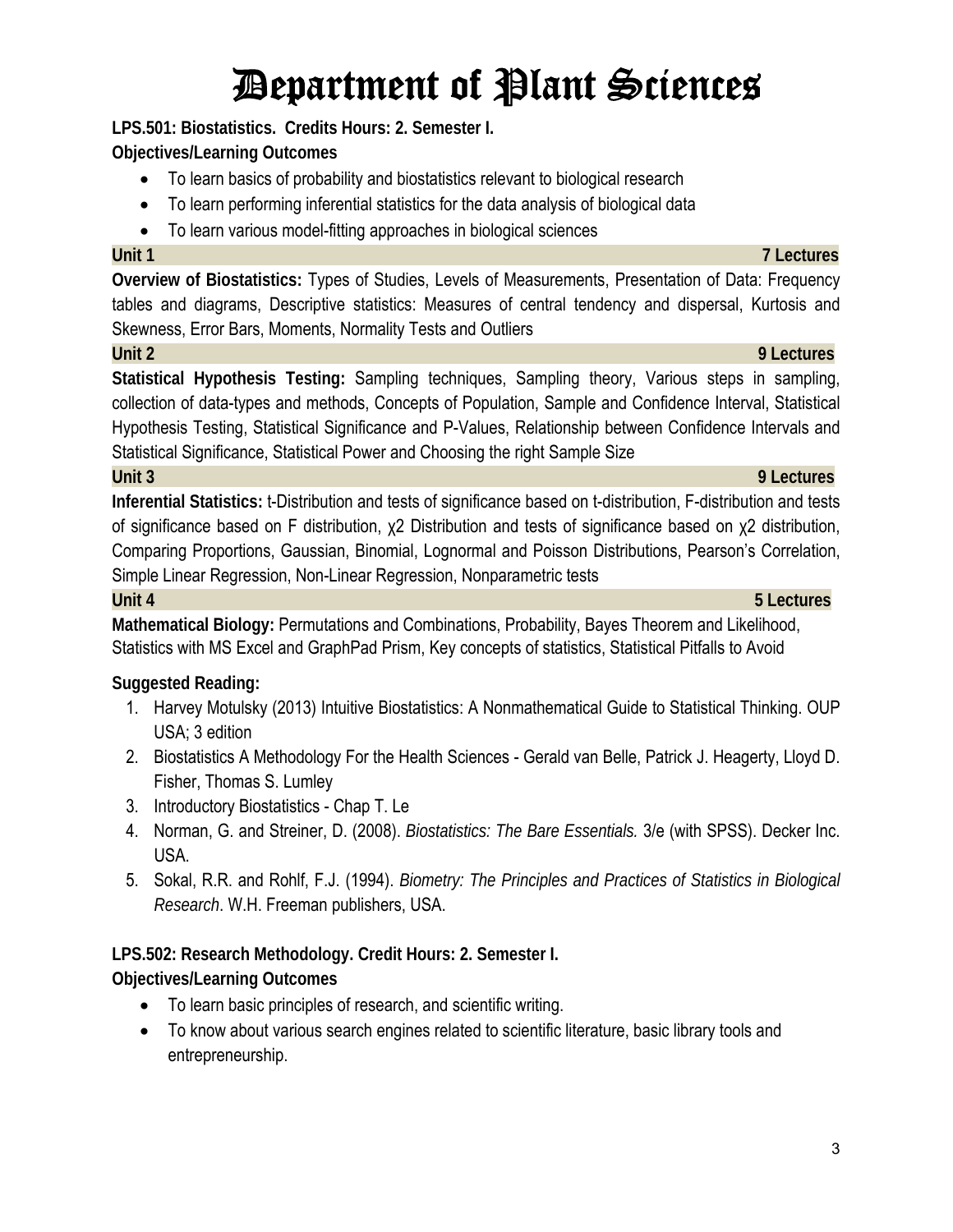**General principles of research:** Meaning and importance of research, critical thinking, formulating hypothesis and development of research plan, review of literature, interpretation of results and discussion. **Unit 2 7 Lectures**

**Unit 1 8 Lectures**

**Technical writing:** Scientific writing that includes the way of writing Synopsis, research paper, poster preparation and presentation, and dissertation.

**Web-based literature search engines:** Introduction to Web Sciences, Google Scholar and PubMed, Impact factor metrics, Reviewing process of Journals, list of good publications houses and their contributions in plant sciences. A few examples of good journal with their scope and significant in Plant sciences.**Library:** Classification system (Colon, Dewey & others)

Bio Entrepreneurship and overview of Plant based Industries: Importance of entrepreneurship and its relevance in career growth, characteristics of entrepreneurs, developing entrepreneurial competencies. A few examples of plant based company and their future prospective. General introduction to Intellectual Property Rights (IPRs), Patent, Trademarks, Domain names and Geographical indications

**Suggested Reading:**

- 1. Gupta, S. (2005). *Research methodology and statistical techniques.* Deep & Deep Publications (p) Ltd. New Delhi.
- 2. Kothari, C.R. (2008). *Research methodology (s).* New Age International (p) Limited. New Delhi.
- 3. Standard /Reputed Journal authors' instructions.

**LPS.506: Microbiology. Credit Hours: 3. Semester I.** 

### **Objectives/Learning Outcomes**

To learn the basics of microbiology, growth and nutrition of microbes, their cultivation and applied use **Unit: 1** Lectures: 12

Introduction to Microbiology: Scope and history of Microbiology, Cell structure, function and classification of Bacteria, Fungi, Protozoa, Algae, and viruses.

**Unit: 2 Lectures: 14** 

Growth, Nutrition & Control: Phases in bacterial growth, Growth Curve, Calculation of G-time, Physical and environmental requirements of growth, Microbial nutrient requirements – macro-nutrients, micro-elements – growth factors - sources of nutrients – nutritional classification of bacteria - Phototroph, Chemotroph, Autotroph (lithotroph), Heterotroph (organotroph), Photoautotroph, Photoheterotroph, Chemoautotroph, Chemoheterotroph - Nutritional patterns of pathogens – Saprophytes – Auxotroph.

#### **Unit: 3 Lectures: 12**

Cultivation and Control of Microbes: Types of growth media (natural, synthetic, complex, enriched, selective- definition with example), pure culture methods (streak plate, spread plate, pour plate, stab culture, slant culture). Control of microbes- Sterilization, disinfection, antiseptic, tyndallization, pasteurization: Physical- dry heat, moist heat, UV light, ionizing radiation, filtration, HEPA filter, Chemical methods- antimicrobial drugs, Antibiotic assays, and Drug resistance in bacteria.

#### **Unit 4 7 Lectures**

**Unit 3 8 Lectures**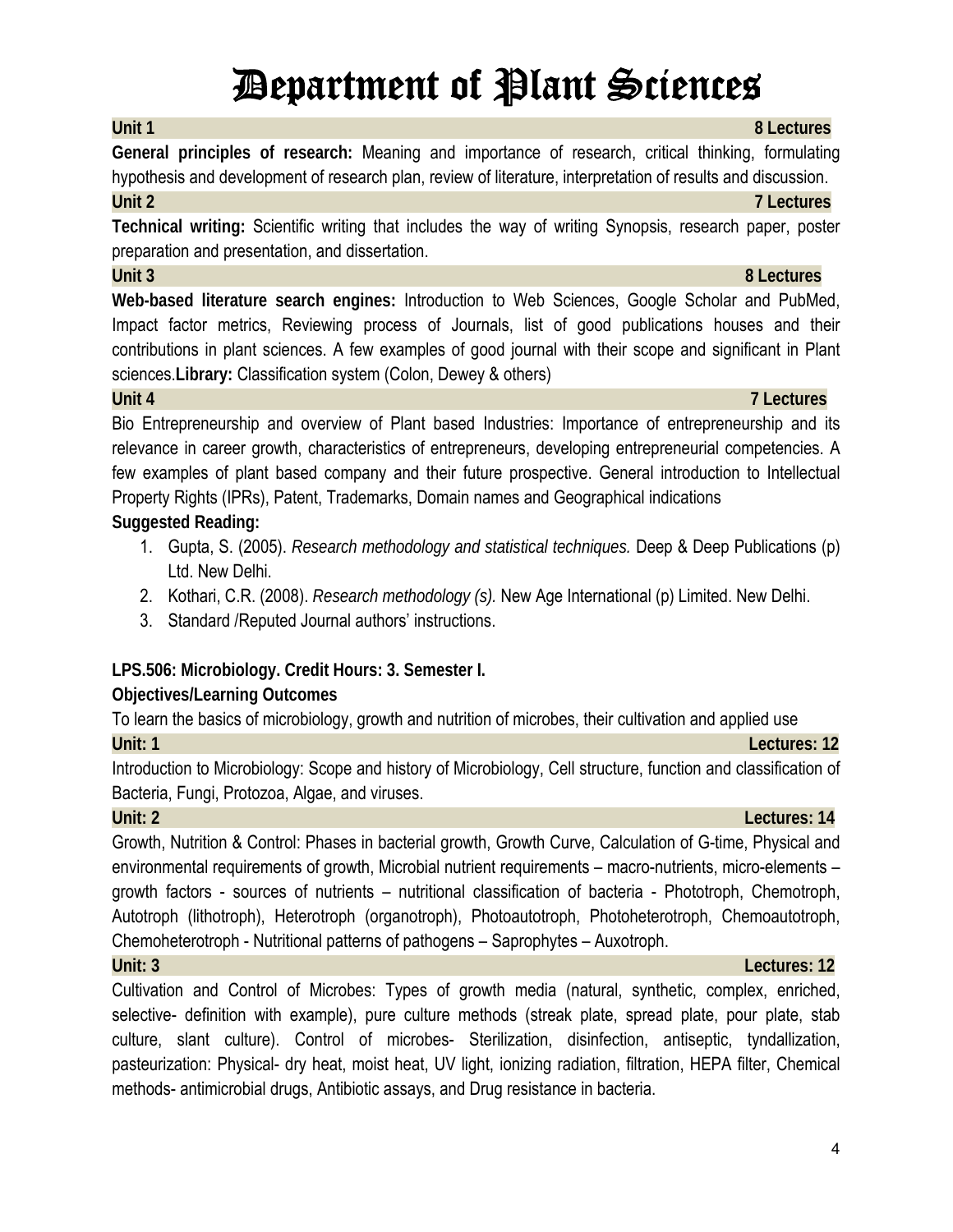**Unit: 4 Lectures: 14** 

**Applied Microbiology**: Environmental microbiology, Microbial ecology, Aquatic Microbiology, Food, Dairy and Agricultural Microbiology, Industrial Microbiology. Major bacterial diseases of animals and plants, Airborne, Food-borne, Soil-borne, Nosocomial and Sexually Transmitted/Contagious Diseases, Principles of disease and epidemiology, Host-Microbe relationship, Viral pathogenesis, Major viral diseases of plants and animals.

### **Suggested Reading:**

- 1. Bauman, R.W. (2011). Microbiology with Diseases by Body System. Benjamin Cummings, USA.
- 2. Capuccino, J.G. and Sherman, N. (2004). Microbiology-A Laboratory Manual. Benjamin Cummings, USA.
- 3. Pelczar, M. J., Chan, E.C.S. and Krieg, N.R. (2001). Microbiology: Concepts and Applications. McGraw-Hill Inc. USA.
- 4. Pommerville, J.C. (2010). Alcamo's Fundamentals of Microbiology. Jones & Bartlett Publishers, USA.
- 5. Prescott, L.M., Harley, J.P. and Klein, D.A. (2005). Microbiology. McGraw-Hill Science, USA. 6. Experiments In Microbiology, Plant Pathology and Biotechnology. 4th Edition (2010). New Age Intl. Publishers Ltd. - New Delhi Additional Reading:
- 6. Strelkauskas, A., Strelkauskas, J. and Moszyk-Strelkauskas, D. (2009). Microbiology: A Clinical Approach. Garland Science, New York, USA. 8. Tortora, G.J., Fun

### **LAS.511: Cell Biology. Credit Hours: 3. Semester I.**

#### **Objectives/Learning Outcomes**

Students will understand the structure and basic components of prokaryotic and eukaryotic cells, especially macromolecules, membranes, and organelles and their related functions.

| Unit 1                                                                                             | <b>10 Lectures</b> |  |  |  |  |
|----------------------------------------------------------------------------------------------------|--------------------|--|--|--|--|
| Cell: Evolution of the cell, molecules to cell, prokaryotes and eukaryotes. Membrane Structure and |                    |  |  |  |  |
| Function: Models of membrane structure, membrane proteins, membrane carbohydrates, membrane        |                    |  |  |  |  |
| transport of small molecules, membrane transport of macromolecules and particles.                  |                    |  |  |  |  |

**Unit 2** 12 Lectures

**Structural Organization and Function of Intracellular Organelles:** Lysosomes, ribosomes, peroxisomes, golgi apparatus, endoplasmic reticulum and its types, mitochondria and chloroplast, Structure of mitochondria and nucleus, oxidation of glucose and fatty acids, electron transport chain (ETC): oxidative phosphorylation, chloroplast and photosynthesis.

#### **Unit 3 13 Lectures**

**The Cytoskeleton:** The nature of cytoskeleton, intermediate filaments, microtubules, actin filaments, cilia and centrioles, organization of the cytoskeleton.**Cell Communication:** Cell adhesions, cell junctions and the extra cellular matrix, cell-cell adhesion and communication, cell matrix adhesion, collagen the fibrous protein of the matrix, non-collagen component of the extra cellular matrix.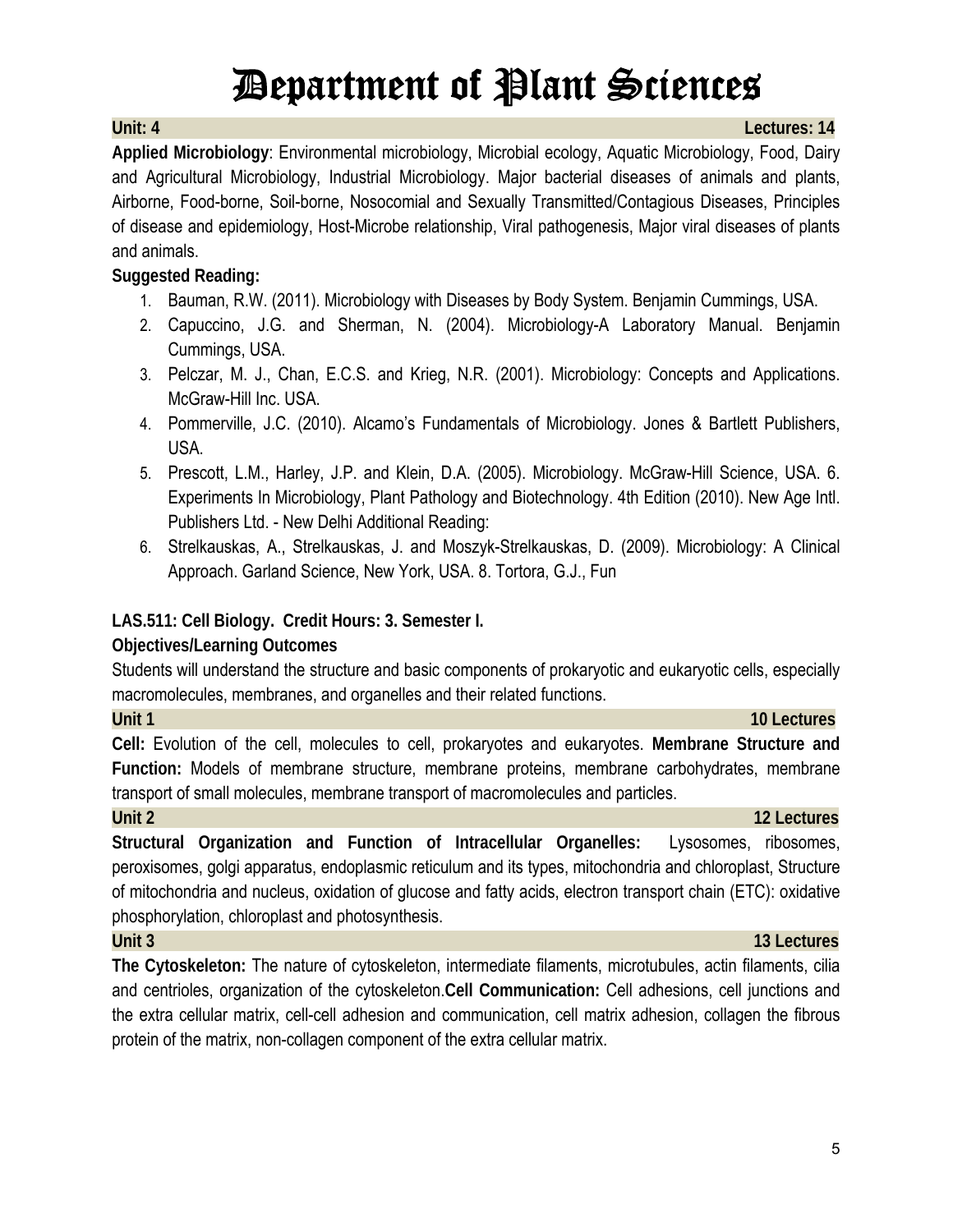**Cell Division and Cell Cycle:** Mitosis and meiosis, their regulation, steps in cell cycle, regulation and control of cell cycle events.

### **Suggested reading:**

- 1. Alberts, B., Bray, D., Lews, J., Raff, M., Roberts, K. and Watson, J.D. (2010). *Molecular Biology of the cell*. Garland publishers, Oxford.
- 2. Celis, J.E. (2006). *Cell biology: A laboratory handbook*, Vol 1, 2, 3. Academic Press, UK.
- 3. Gupta, P.K. (2008). *Cytology, Genetics and Evolution*. Rastogi publications, Meerut, India.
- 4. Karp, G. (2010). *Cell and Molecular Biology: Concepts and Experiments*. John Wiley & Sons. Inc. New Delhi, India.

### **LPS.508: Biochemistry. Credits Hours: 4. Semester I.**

### **Objectives/Learning Outcomes**

To learn about basic biophysical chemistry, structure and function of biomolecules, metabolic pathways and classification of enzymes, and enzymatic machinery involved in metabolic pathways

**Unit 1 10 Lectures** 

Principles of biophysical chemistry, pH, Buffer, Reaction kinetics, Thermodynamics, Colligative properties, Structure of atoms, Molecules and chemical bonds. Stabilizing interactions: Van der Waals, Electrostatic, Hydrogen bonding, Hydrophobic interaction, etc.

**Composition, structure and function of Biomolecules:** Carbohydrates, Lipids, Proteins, Nucleic acids and Vitamins, Human energy requirements, Nutraceuticals.

**Metabolism:** Bioenergetics and metabolism of Carohydrates, TCA cycle, ETC, Oxidative phosphorylation, Pentose phosphate pathway, Lipids Breakdown and biosynthesis, Amino Acids and Nucleic acid metabolism.

### **Unit 4 15 Lectures**

**Enzymology:** Classification, Principles of catalysis, Mechanism of enzyme catalysis, Enzyme kinetics; Michaelis Menten, Lineweaver burk and Bisubstrate kinetics, Enzyme inhibition, Enzyme regulation, Isozymes, Clinically important enzymes.

## **Suggested Reading:**

- 1. Berg, J.M., Tymoczko, J.L. and Stryer, L. (2010). *Biochemistry.* W.H. Freeman & Company. USA.
- 2. Brown, T.A. (2016). *Gene Cloning and DNA analysis: In Introduction*. Blackwell Publishing Professional. USA.
- 3. Haynie, D.T. (2007). *Biological thermodynamics*. Cambridge University. UK.
- 4. Mathews, C.K., Van Holde, K.E. and Ahern, K.G. (2000). *Biochemistry*. Oxford University Press Inc. New York.
- 5. Nelson, D. and Cox, M.M. (2017). *Lehninger Principles of Biochemistry*. W H Freeman & Co; 7 edition.)
- 6. Ochiai, E. (2008). *Bioinorganic chemistry: A survey.* Academic Press. Elsevier, India.

### **Unit 2 15 Lectures**

### **Unit 3 20 Lectures**

#### **Unit 4 10 Lectures**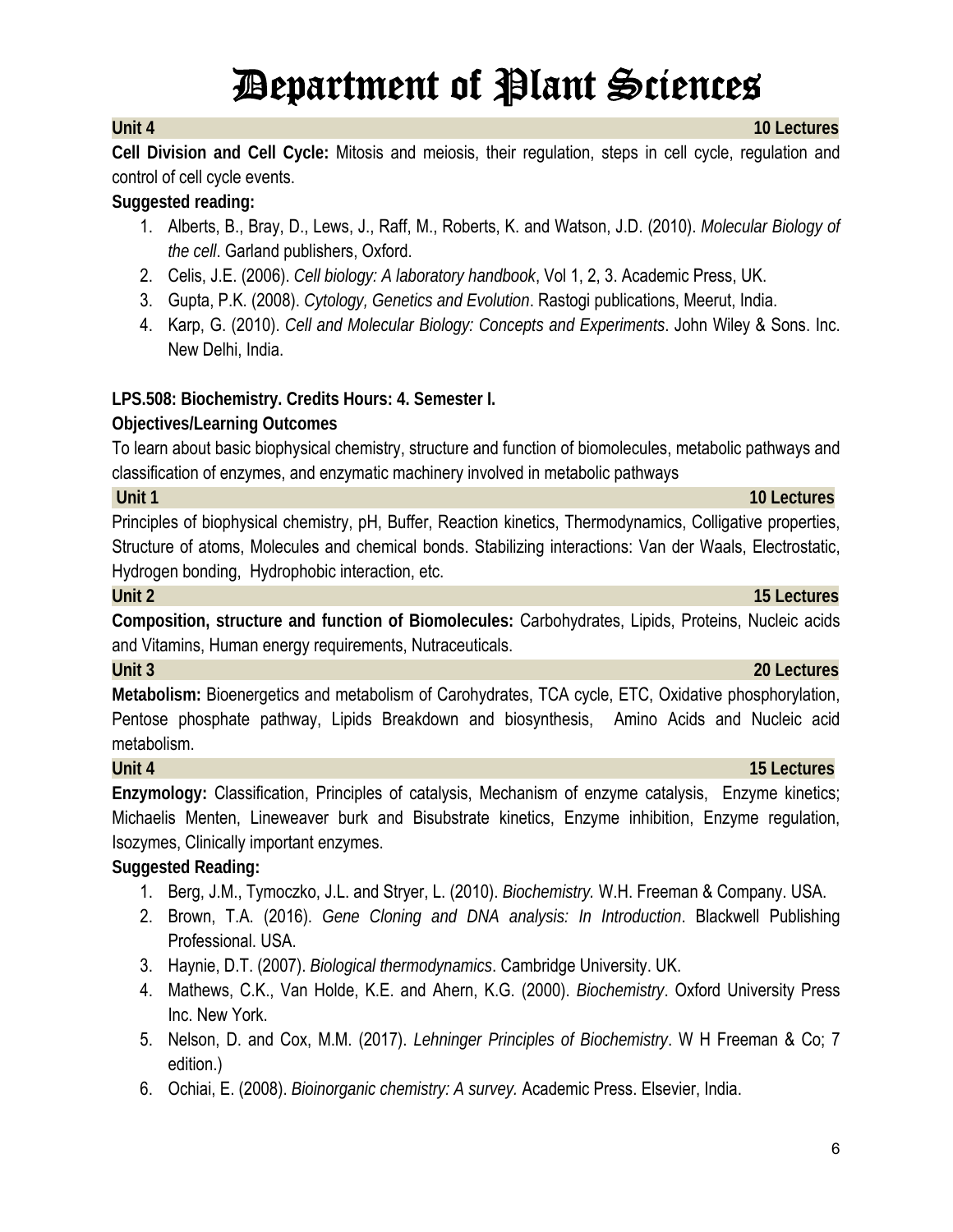- 7. Randall, D. J., Burggren, W. and French, K. (2001). *Eckert animal physiology*. W.H. Freeman & Company. USA.
- 8. Shukla AN (2009). *Elements of enzymology.* Discovery Publishing. New Delhi, India.
- 9. Voet, D. and Voet, J.G. (2017). *Principles of biochemistry*. CBS Publishers & Distributors. New Delhi, India.

#### **LSS.509: Biochemistry – Practical. Credit Hours: 1. Semester I.**

#### **Objectives/Learning Outcomes**

Basic training related to protocols and methods related to biochemistry.

- Preparation of Solutions, buffers, pH setting etc.
- Amino acid and carbohydrate separations by paper & thin layer chromatography.
- Quantitative Estimation of Proteins, Sugars, total lipids and amino acids.
- Assay and estimation of different enzymes e.g. invertase, amylases, acid and alkaline phosphatases in plant seeds.
- Principle and application of electrophoresis, Native, SDS PAGE.
- **Estimation of total phenolic compounds.**
- Extraction and estimation of vitamins.

#### **LPS.510: Genetics. Credits Hours: 3. Semester I.**

#### **Objectives/Learning outcomes**

The course is focused on the basics and advancements in the area of Genetics and its application to understand various phenomena of inheritance in living world. The course is divided into classroom lectures, Assignments, mutual discussions and experimental planning. The overall aim of the course is to develop research aptitude of the students.The students will be expected to gain knowledge in the frontier fields of population, evolutionary and quantitative genetics.

**Introduction and scope of genetics, DNA as genetic material:** The vehicles of inheritance, Chemical structure and base composition of nucleic acids, Double helical structure, Structure of DNA and RNA, Different types of DNA molecules, forces stabilizing nucleic acid structure, super coiled DNA, properties of DNA, denaturation and renaturation of DNA and Cot curves. **DNA replication:** Messelson and Stahl Experiment, Carins Experiment, Okazaki Experiment, Basic mechanism of DNA replication.

#### **Unit 2 12 Lectures**

**Cell division and Cell cycle:** Mitosis, Meiosis, Chromosomal basis of inheritance. Basic principles of Mendelian inheritance: Segregation and independent assortment, Alleles and multiple alleles, Human pedigrees and inheritance. Linkage analysis and gene mapping: Coupling and repulsion phase linkage, Crossing over and recombination**.** Population genetics: Application of Mendel's laws to populations, Hardy-Weinberg principle, inbreeding depression and heterosis, inheritance of quantitative traits.

**Gene Interaction:** Sex determination and Sex linked inheritance, Sex determination in humans, *Drosophila*  and other animals, Sex determination in plants, Sex linked genes and dosage compensation. Human

### **Unit 1 12 Lectures**

### **Unit 3 10 Lectures**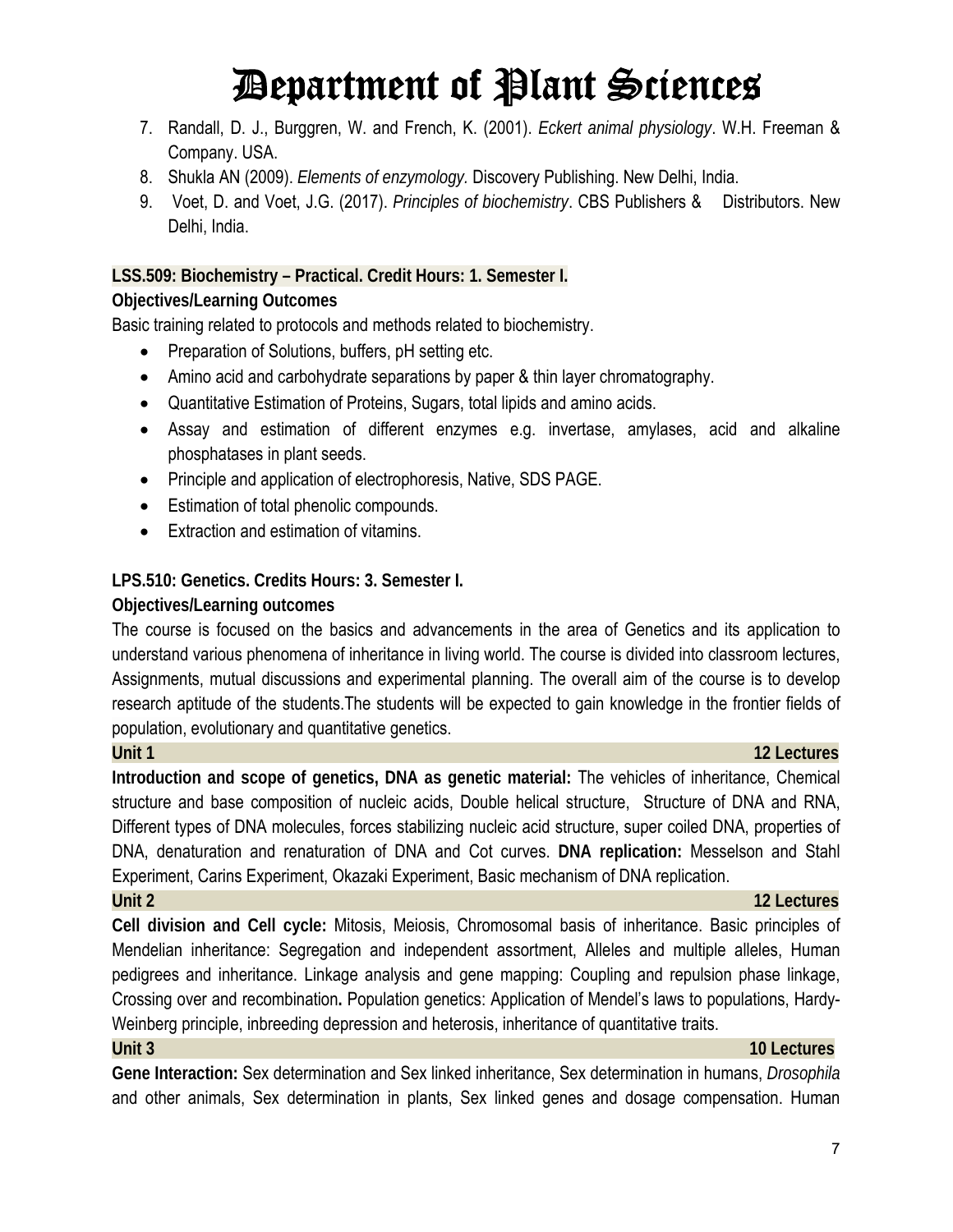genetics: pedigree analysis. Gene concept: Fine structure of gene and gene concept, Fine structure analysis – Benzer's experiments, Complementation analysis and fine structure of gene, Complementation and recombination, Concept of gene.

**Unit 4 11 Lectures**

**Extra-chromosomal inheritance and mutations:** Chloroplast and Mitochondrial inheritance, Yeast, *Chlamydomonas/Neurospora* and higher plants Chromosomal aberrations: Types of changes– deletions, duplications, inversions, translocations,Change in chromosome number: trisomy and polyploidy. Evolutionary history of bread wheat, Aneuploids–nullisomics, monosomics, and trisomics, Somatic aneuploids, Changes in chromosome structure, Properties of chromosomes for detection of structural changes. Mutations: Spontaneous and induced mutations, Somatic vs germinal mutation. **Suggested Reading:**

- 1. Anthony, J.F., Miller, J.A. ,Suzuki, D.T., Richard, R.C., Gilbert, W.M. (1998). *An introduction to Genetic Analysis*. W.H. Freeman publication, USA.
- 2. Atherly, A.G., Girton, J.R., Mcdonald, J.F. (1999). *The science of Genetics*. Saundern College publication.
- 3. Snusted, D.P., Simmons, M. J. (2010). *Principles of Genetics*. John Wiley & Sons, New York.
- 4. Jocelyn, E.K., Elliott, S.G., Stephen, T.K. (2009). *Lewin's Genes X*. Jones & Bartlett Publishers, USA.
- 5. Tamarin, R.H. (1996). *Principles of Genetics, International edtn.* McGrawhill, USA.

### **LPS.511: Genetics - Practical. Credit Hours: 1. Semester I.**

### **Objective/ Learning outcomes**

To learn about the practical applicability of genetics

- Calculation of allele frequencies.
- Calculating recessive gene frequency, Calculating frequency of sex –linked alleles.
- Karyotyping of normal & abnormal chromosome sets.
- Monohybrid and dihybrid ratios, Multiple alleles, Epistasis Problems.
- Inheritance patterns in Man Numericals on Pedigree analysis- Autosomal patterns, X-linked patterns, Y–linked patterns.
- Mitochondrial inheritance patterns.
- To test PTC tasting ability in a random sample and calculate gene frequencies for the taster and non–taster alleles.
- Identification of inactivated X chromosome as Barr body and drumstick.
- Blood group typing using haemagglutination tests.
- Studies of a Model organism: Identification of normal and mutant flies (Drosophila melanogaster) & Preparation of Drosophila polytene chromosomes.
- To study fingerball and palmar dermatogylphics and calculate indices.
- To test for colour blindness using Ishihara charts.
- Molecular Mapping of Genes.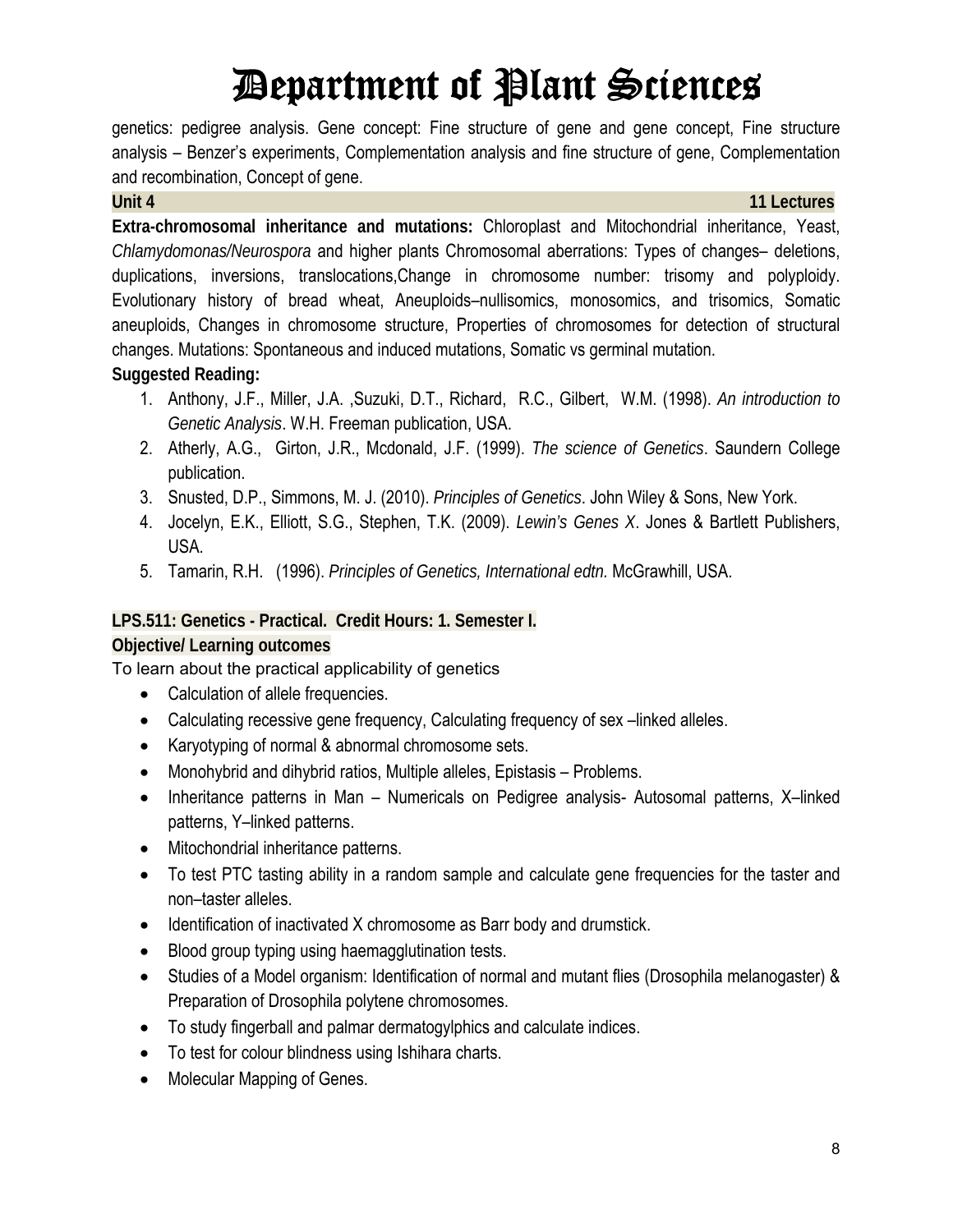#### **LPS.512: Plant Systematics: Cryptogams Credits Hours: 3. Semester I. Objectives/Learning Outcome**

- A thorough introduction to plant taxonomy and systematics
- In-depth coverage of algal, moss, and Fern

**General Introduction to Plant Systematics:** Taxonomy, Classification and Biological nomenclature; use of dichotomous taxonomic keys, Tree of life, Basic Latin used in systematics, Concepts of species and hierarchical taxa, Speciation: Allopatry, Sympatry, Parapatry and Peripatry; Reproductive isolation mechanisms, The species problem, International Code of Botanic Nomenclature (ICN): principles of priority, typification, effective and valid publications; voucher specimens in plant systematics, herbarium vouchers and herbariums, the tree of life with special focus on kingdom plantae

### **UNIT-2** 2012 **12 Lectures 12 Lectures**

**Phycology:** Cyanobacteria and picoplankton; primary, secondary and tertiary endosymbiosis; systematics of superkingdom Chromalveolata, dinoflagellates and HABs, diatoms, brown algae; systematics of superkingdom archeplastida, biliphyta, rhodophyta, glaucophyta, viridaeplantae, chlorophyta and streptophyta; ecological and economic importance of algae, algal life cycles, algal cultivation methods, algal resources of India.

### **UNIT-3 12 Lectures**

**Bryophytes:** Defining features of embryophytes, Classification of bryophytes; Major phylogenetic groups: Liverworts, non-peristomate, peristomate, and hornworts, Origin and evolution of heterotrichy in plants; Comparative account of gametophyte structure; Sporophytic structure and evolution; Peristome structure and its significance in the classification of Mosses, Moss life cycle, Common mosses of India, ecological and economic importance of mosses.

### **UNIT-4 12 Lectures**

**Pteridophytes:** Defining features of tracheophytes, Classification of pteridophytes; Euphyllophytes, Evolution of vascular systems in plants; Early vascular plants: Rhyniophyta, Trimerophylophyta and Zosterophylophyta; Major phylogenetic groups: Lycophytes and Monilophytes; Brief account of structure and reproduction in Ferns; Telome concept, apogamy and apospory, heterospory and seed habit, Common ferns of India, ecological and economic importance of ferns.

## **Suggested Reading:**

- 1. Judd, W.S., Campbell, C.S., Kellogg, E.A., Stevens, P.F. and Donoghue, M.J. (2007). *Plant Systematics, A Phylogenetic Approach*. Sinauer Associates, Inc. USA.
- 2. Schuh, R.T. and Brower, A.V.Z. (2009). *Biological Systematics: Principles and Applications*. Comstock Pub Assoc.
- 3. Gangulee, H.C. and Kar, A.K., College Botany Vol. II- 2011 (Algae+Fungi+Brophyta+Pteridophyta), New Central Book Agency, Kolkata
- 4. Singh, Pande, Jain, A Text Book of Botany, 2014 (Algae+Fungi+Brophyta+Pteridophyta) ,Rastogi Publication, Meerut

### **UNIT-1 9 Lectures**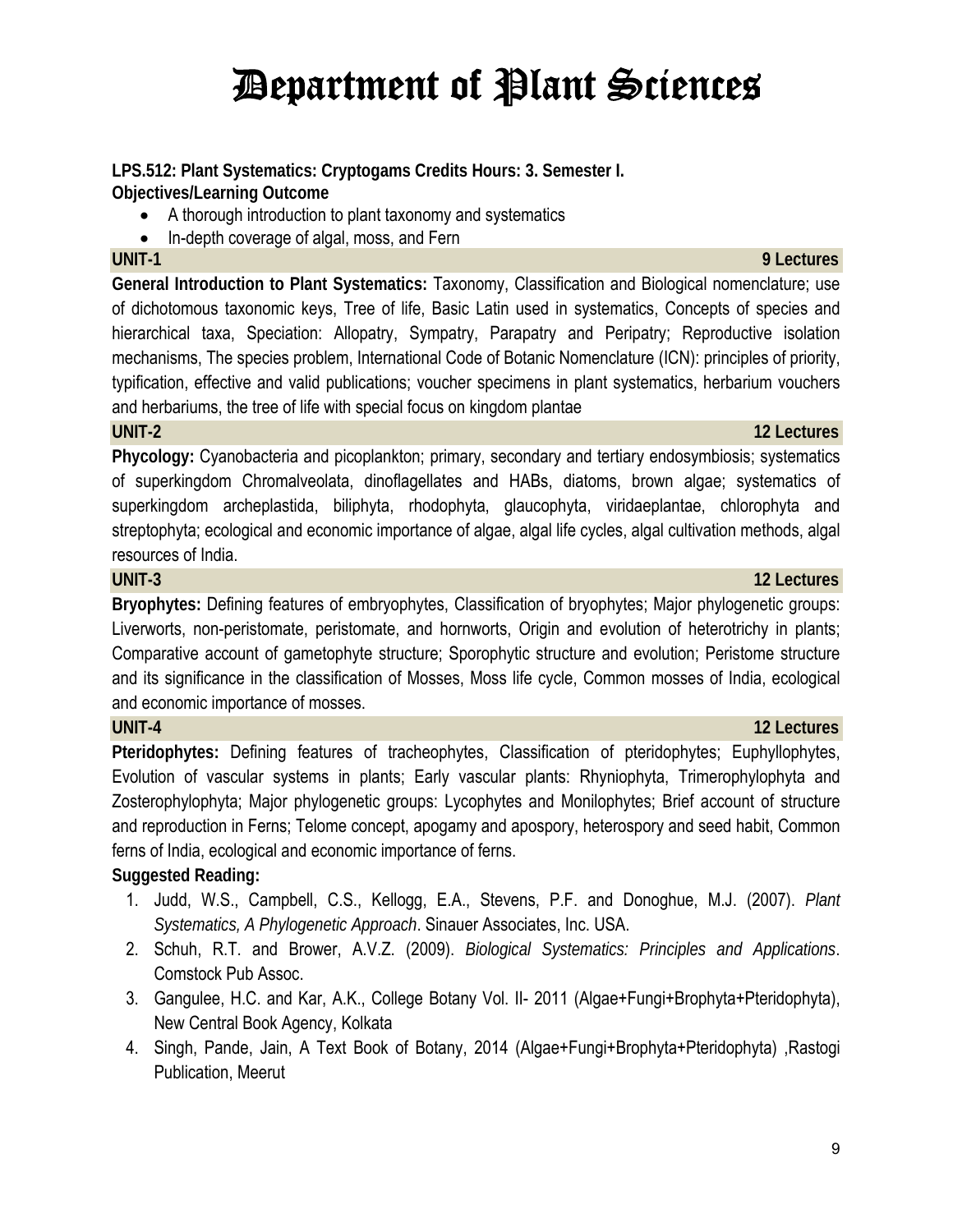- 5. Rashid, A., An Introduction to Pteridopyta by, 2nd edition, 2011 (Reprint), Vikas Publishing House Pvt. Ltd., Noida.
- 6. Lee, R.E., 2008, Phycology, Cambridge University Press, Cambridge
- 7. Bold, H.C. and Wynne, M.J., 1985, Introduction to the Algae, 2nd Edition, Prentice-Hall Inc.
- 8. Webster, John, 1980, Introduction to fungi, Cambidge University Press
- 9. Webster, John and Roland, W.S., 2007, Introduction to Fungi, Cambridge University Press.
- 10. Alexopoulos, C.J., Minus, C.W. and Blackwell, M. 1996, Introductory Mycology, Wiley
- 11. Maheshwari, R., 2012, Fungi: Experimental Methods in Biology, CRC Press, Boka Raton, Florida
- 12. Prescott, G. W. 1969.The Algae: A Review. Thomson Nelson & Sons. London
- **13.** Parihar. N.S., 1967 An introduction of Embriyophyta, Vol.III Pteriodophyta, Central book depot, Allahabad.

**LPS.513: Plant Systematics: Crptogams– Practical. Credit Hours: 1. Semester I.** 

### **Objectives/Learning Outcome**

Practical demonstration on algal/fungal/Bryophyte/pteridophytic taxonomy. Basics of taxonomic labwork including herbarium preparation, field trips and chemical taxonomy

- **Algae:** Identification of common algae of Indian Subcontinent, Sectioning and microscopy of algal specimen
- **Fungi:** Study of morphological and reproductive structures of the genera mentioned in theory. Isolation and identification of fungi from soil and air. Preparation of culture media.
- **Bryophytes:** External morphology and internal anatomy of the vegetative and reproductive organs of genera given in the theory.
- **Pteridophytes:** External morphology and internal anatomy of the vegetative and reproductive organs of genera given in the theory.
- Sample collection, preparation of herbarium, submission of report based on field trip.
- Field sampling trip and report using GPS. Herbarium preparation. Identification of plants by morphometry.
- Chemical taxonomy of plants using Gel Electrophoresis/HPLC.

### **Interdisciplinary courses**

**LSS.514. Basic Concepts in Genetics. Credit Hours: 2. Semester -I** 

**Objectives/ Learning outcomes:** 

This course is designed for the students of sciences who have interest in genetics and want to witness the beauty of inheritance and evolution in day to day life. The course is divided into classroom lectures, Assignments and lab demonstrations. The overall aim of the course is to prepare the students to apply the understanding of Genetics into their field of interest. The students will be expected to gain knowledge in Mendel Genetics, DNA Biology and Population Genetics.

**Unit-1 8 Lectures**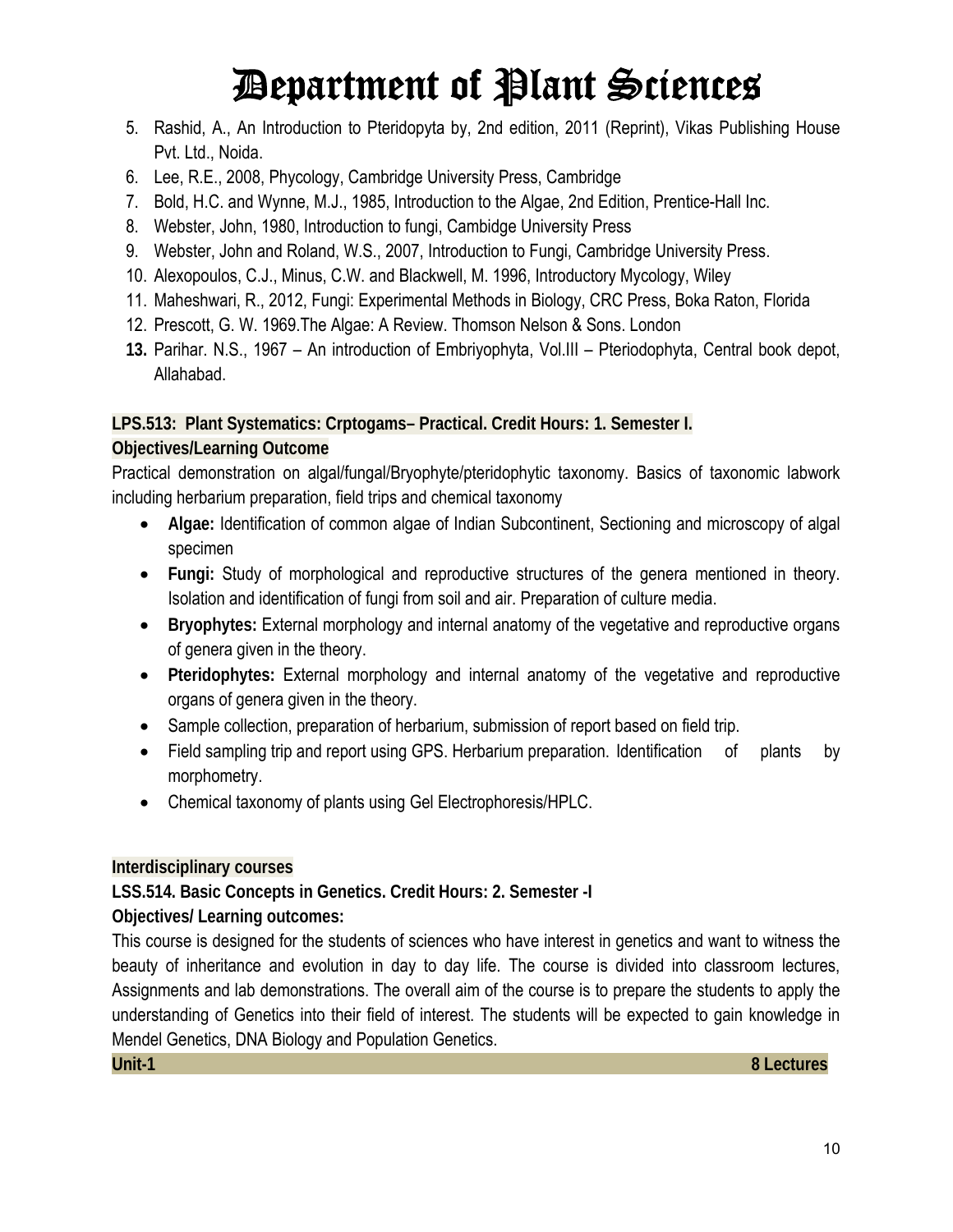Mendelian Genetics, Non-Mendelian Genetics: Linkage, Incomplete Dominance, Maternal Inheritance, Extra-nuclear inheritance, Sex-linked inheritance, Sex determination, Dosage Compensation, Epigenetics. The Chromosomal basis of inheritance.

#### **Unit-2 8 Lectures**

The Genetics of Bacteria and Bacteriophages. Vertical and Horizontal gene transfer. Transformation, Transfection & Transduction. Genetic Complementation.

### **Unit-3 8 Lectures**

Genetic Mapping. Genetic screens as a basis for functional genomics. Deficiencies, Gene isolation Manipulation and the techniques that revolutionized modern genetics. Working with Nucleic Acids and Proteins. Polymerase Chain Reaction. DNA Sequencing, Southern, Western & Northern Blots. In-situ Hybridization.

### **Unit-4 6 Lectures**

Population genetics, Gene Pool, Genetic drift, Mendel's law to whole population, inbreeding depression and heterosis.

### **Suggestive Readings:**

- 1. Anthony, J.F., Miller, J.A. ,Suzuki, D.T., Richard, R.C., Gilbert, W.M. (1998). *An introduction to Genetic Analysis*. W.H. Freeman publication, USA.
- 2. Atherly, A.G., Girton, J.R., Mcdonald, J.F. (1999). *The science of Genetics*. Saundern College publication.
- 3. Snusted, D.P., Simmons, M. J. (2010). *Principles of Genetics*. John Wiley & Sons, New York.
- 4. Jocelyn, E.K., Elliott, S.G., Stephen, T.K. (2009). *Lewin's Genes X*. Jones & Bartlett Publishers, USA.
- 5. Tamarin, R.H. (1996). *Principles of Genetics, International edtn.* McGrawhill, USA.

## **LPS. 515. Economic importance of plants, Credit Hours: 2. Semester-I**

**Objectives/Learning Outcome** 

- **A brief introduction to plant systematics.**
- **To know about various economically important plants and their products commonly utilized for basic human needs as food, clothing, shelter, health etc.**

Basic introduction to plant systematics, economic importance of Algae, Bryophytes, Pteridophytes and Gymnosperms

Origin, evolution, botany, cultivation and uses of food (Wheat, rice, Potato and Sugarcane) crops, forage and fodder crops (Sorgham, bajra, Gram), Fibre crops (Cotton, Jute Sunhemp)

### **Unit-3 8 Lectures**

Vegetable oil yielding plants (Groundnut, Soybean, Safflower, mustard), Medicinal and aromatic plants ( *Atropha belladonna*, *Rauwolfia serpentina*, *Withania somifera* and *Phyllanthus amaraus*),

**Unit-4 8 Lectures**

## **Unit-1 6 Lectures**

### **Unit-2 8 Lectures**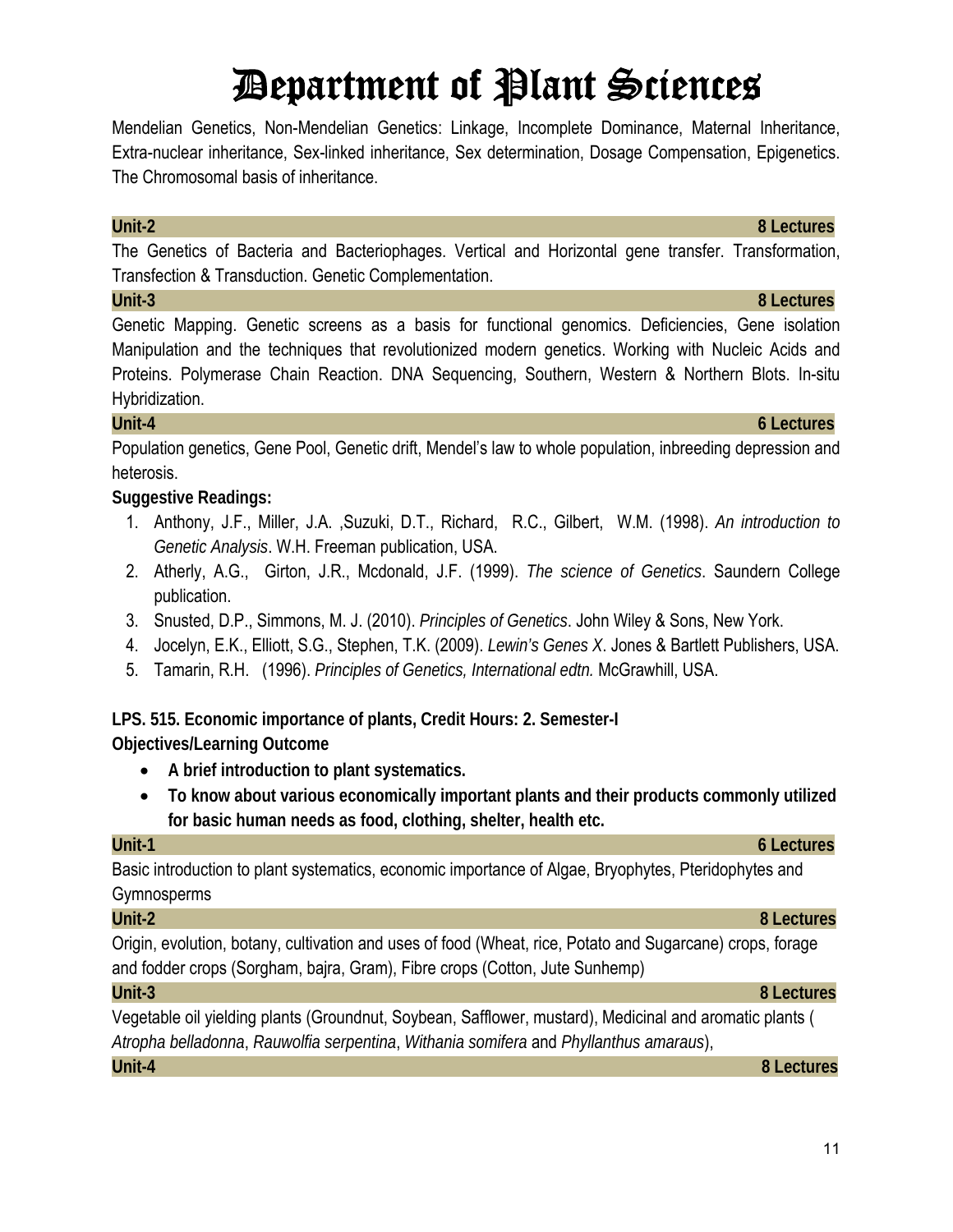Important fiber – wood and timber yielding plants, non-wood forest products- raw materials for paper making, gums, tannins, dyes, resins and fruits, Plants used for shade, pollution control and aesthetics. **Suggestive Readings:** 

1. Kochhar S. L., 5th Edition (2016) Economic Botany: A Comprehensive Study Cambridge University Press.

- 2. Pandey.B.P., 17th edition (2017) Economic Botany. Pandey, S. Chand Publication.
- 3. Singh, Pande, Jain (2015) A Text Book of Botany, Rastogi Publications.
- 4. Verma. V (2009) Economic Botany, ANE Books.
- 5. Hill.A.W. (1981) Economic Botany, McGraw Hill Pub.

## **LPS.516. Fundamentals of Plant Biology Credits: 2, Semester: 1**

## **Objectives/Learning Outcomes**

To learn fundamentals of plant organization their functions, metabolism organ structure and functions and development

**Unit I: 8 Lectures**  Organization and function of the plant body: cells and tissues differentiation, meristem, primary and secondary growth and wood formation

#### **Unit II:** 10 Lectures **10 Lectures 10 Lectures 10 Lectures 10 Lectures**

Plant metabolism: Glycolysis, photosynthesis, photorespiration, C4 and CAM photosynthesis, Secondary plant chemistry and Plant defenses

### **Unit III: 9 Lectures**

Organ structure and function: leaves, shoots and roots, l

### **Unit IV: 9 Lectures**

Plant development and morphogenesis: life history strategies, organogenesis and hormones, plant reproduction, seed formation, seed germination

**Suggested readings:**

- 1. Ray F Evert and Susan E Eichhorn, Esau,s. (2006). Plant Anatomy: Meristems, Cells, and Tissues of the plant body: Their structure, function and development. Wiley Publishers,
- 2. Charles B. Back (2010). An Introduction to Plant Structure and Development: Plant Anatomy for the Twenty-First Century. CAMBRIDGE
- 3. Bob B. Buchanan, (2000). Biochemistry and molecular Biology of Plants. Author: Wiley Blackwell,
- 4. David L. Nelson and Michael Cox. (2017). Lehninger Principles of Biochemistry: International Edition.
- 5. Ottoline Leyser and Stephen Day (2002) Mechanisms in Plant Development.

**\*More practicals may be added/modified from time to time depending on available faculties/facilities.**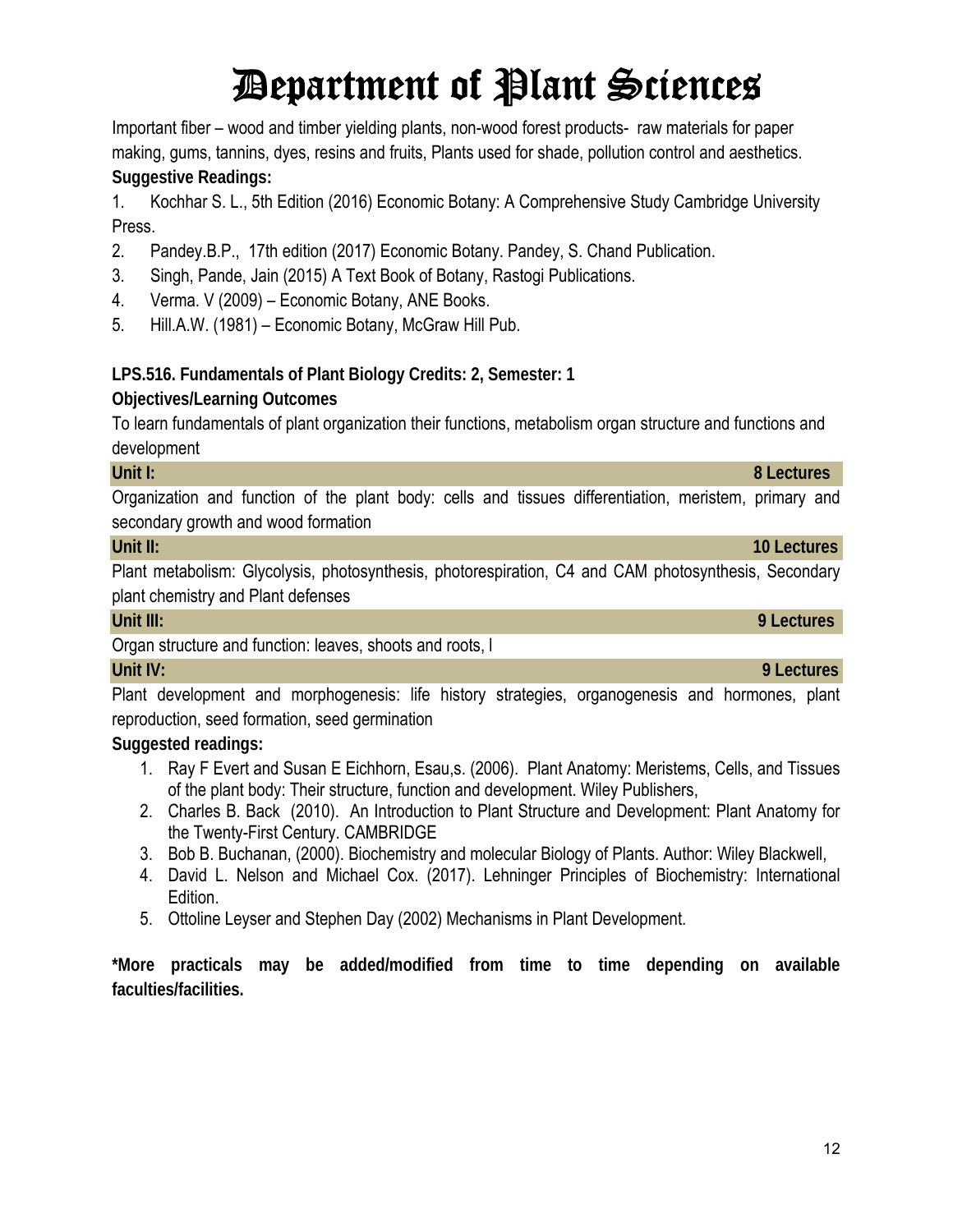| Semester-II                       |                                               |                |   |   |                |
|-----------------------------------|-----------------------------------------------|----------------|---|---|----------------|
| Paper Code                        | <b>Course Title</b>                           |                |   | P | Cr             |
|                                   | <b>Core Courses</b>                           |                |   |   |                |
| <b>LPS.521</b>                    | Molecular Biology                             | $\overline{2}$ |   |   | 3              |
| <b>LPS.522</b>                    | Molecular Biology (P)                         |                |   |   |                |
| <b>LPS.523</b>                    | <b>Plant Physiology</b>                       | 3              |   |   | 4              |
| <b>LPS.524</b>                    | Plant Physiology (P)                          |                |   |   |                |
| <b>LPS.525</b>                    | Plant Tissue and Organ Culture                | $\overline{2}$ |   |   | 3              |
| <b>LPS.526</b>                    | Plant Tissue and Organ Culture (P)            |                |   |   |                |
| <b>LPS.527</b>                    | Ecology, Environment and Biodiversity         | 3              |   |   | 4              |
| <b>LPS.528</b>                    | Ecology, Environment and Biodiversity(P)      |                |   |   |                |
| <b>Skill Based Course</b>         |                                               |                |   |   |                |
| <b>LPS.597</b>                    | Seminar-1                                     | 0              |   |   |                |
| <b>Discipline Electives</b>       |                                               |                |   |   |                |
| <b>LPS.531</b>                    | Plant Systematics: Phanerogams                | $\overline{2}$ |   |   | 3              |
| <b>LPS.532</b>                    | Plant Systematics: Phanerogams (P)            |                |   |   |                |
| Interdisciplinary courses offered |                                               |                |   |   |                |
| LPS.533                           | Basic Plant physiology and biochemistry (IDC) |                |   |   | $\overline{2}$ |
| <b>LPS.534</b>                    | Evolution and Humanity (IDC)                  | $\mathfrak{p}$ |   |   | $\overline{2}$ |
|                                   | Total Sem-II                                  | 13             | 5 | 5 | 25             |

**L: Lectures T: Tutorial P: Practical Cr: Credits**

- A: Continuous Assessment: Based on Objective Type Tests (10%), Term Paper (10%) and Assignment(s) (5%)
- B: Pre-Scheduled Mid Semester Test-1: Based on Objective Type & Subjective Type Test (By Enlarged Subjective Type) (25%)
- C: Pre-Scheduled Mid Semester Test-2: Based on Objective Type & Subjective Type Test (By Enlarged Subjective Type) (25%)
- D: End-Term Exam (Final): Based on Objective Type Tests (25%)

### **Transaction Mode:**

- 1) Lecture
- 2) Demonstration
- 3) Lecture cum demonstration
- 4) Seminar
- 5) Group discussion
- 6) Field visit
- 7) Tutorial
- 8) Problem solving
- 9) Self-learning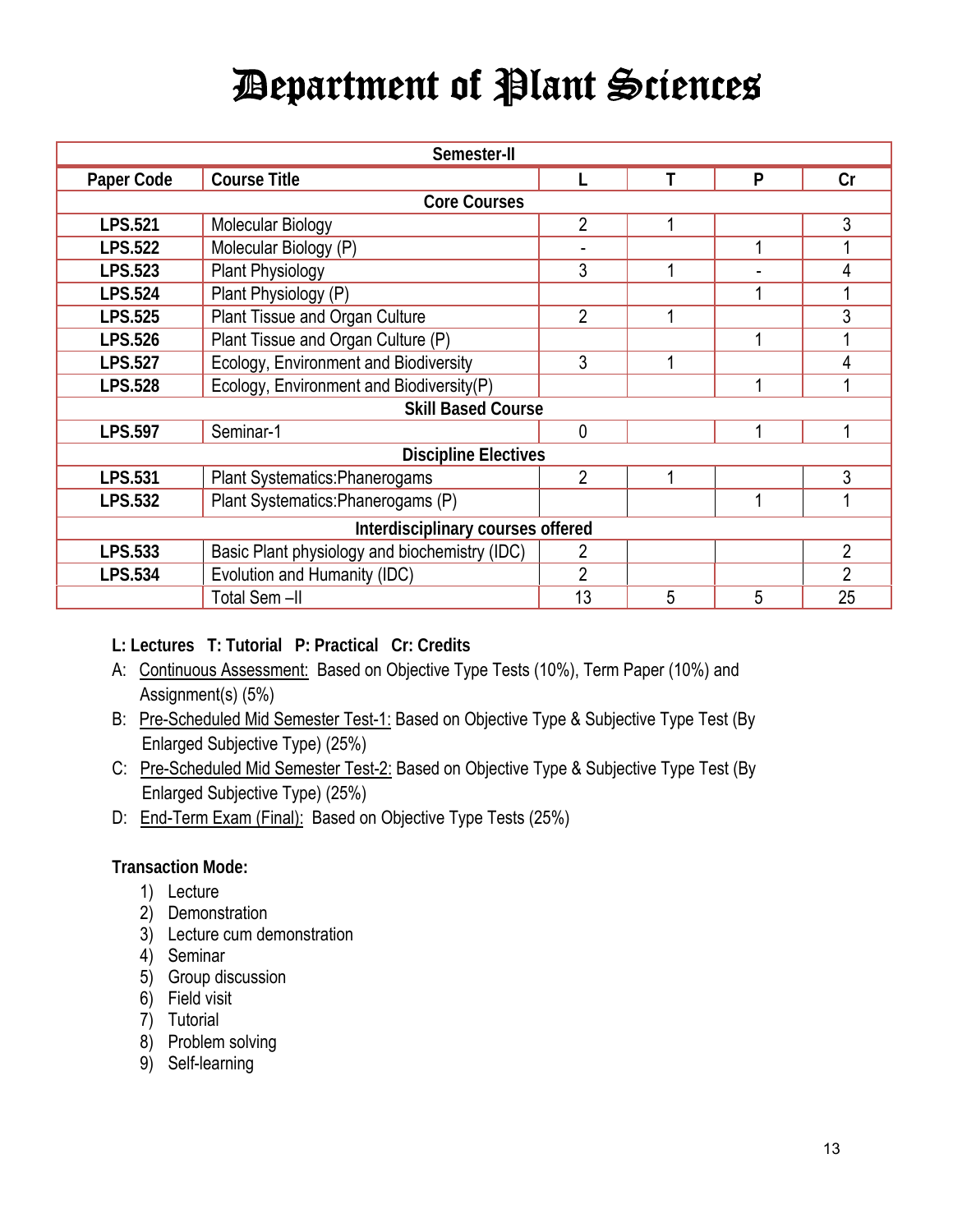**LPS.521: Molecular Biology**. **Credit Hours: 3. Semester II.** 

#### **Objectives/ Learning outcomes**

The course is focused on the Central Dogma of life where we will try to understand the regulation of genes in response to different conditions. The course is divided into classroom lectures, Assignments, mutual discussions and experimental planning. The overall aim of the course is enhance the understanding of various processes happening in the living world at molecular level.The students will be expected to gain knowledge in the gene regulation, Genomics and Transcriptomics.

**Structure, Conformation, Denaturation, Renaturation of Nucleic acids: C**arrier of genetic information, Chemical structure of DNA and base composition, Watson-Crick model, Supercoiled DNA, Different forms of RNA: mRNA, tRNA, rRNA and other Types of RNA. Organelle DNA: mitochondria and chloroplast DNA. Chromosome Structure, Chromatin and the Nucleosome: Genome Sequence and Chromosome Diversity, Chromosome Duplication and segregation, The nucleosome, Chromatin structure: euchromatin, heterochromatin, Constitutive and facultative heterochromatin, Regulation of chromatin structure and nucleosome assembly, Nucleolus.

**Unit: 2 10 Lectures**

**Gene & Genome organization:** Split genes, Overlapping genes, Transposons & retrotransposons, Gene clusters, Histones, Non-histones, Nucleosome, Chromatin, Chromosome structure in prokaryotes & eukaryotes. Basic Processes, Replication of DNA: Prokaryotic and eukaryotic DNA replication, Mechanism of DNA replication, Enzymes and accessory proteins involved in DNA replication, Replication errors, DNA damage and their repair.

#### **Unit: 3 11 Lectures**

**Transcription and mRNA processing:** Prokaryotic &, eukaryotic transcription, general and specific transcription factors, Regulatory elements and mechanisms of transcription regulation, Transcriptional and posttranscriptional gene silencing: Initiation, Elongation & Termination of transcription, Capping, Polyadenylation, Splicing, editing, mRNA stability, RNA interference, Microarray. **Unit: 4 10 Lectures**

**Translation:** Genetic code, Prokaryotic & eukaryotic translation, the translation machinery, mechanisms of chain initiation, elongation and termination, regulation of translation, co-and post- translational modifications of proteins, Epigenetics.

### **Suggested Reading:**

- 1. Fasman, G.D. (1989). *Practical Handbook of Biochemistry and Molecular Biology*. CRC Press, Taylor and Francis Group, UK.
- 2. Gupta, P.K. (2005). *Cell and Molecular Biology*. Rastogi publications, Meerut, India.
- 3. James, D.W., Baker, T.A., Bell, S.P., Gann, A. (2009). *Molecular Biology of the Gene*. Benjamin Cummings, USA.
- 4. Jocelyn, E.K., Elliott, S.G., Stephen, T.K. (2009). *Lewin's Genes X.* Jones & Bartlett Publishers, USA.
- 5. Johnson, A., Lewis, J., Raff, M. (2007). *Molecular Biology of the Cell*. Garland Science, USA.
- 6. Lodish, H., Berk, A., Chris, A.K. and Krieger, M. (2008). *Molecular Cell Biology*. W.H. Freeman, USA.

## **Unit: 1 14 Lectures**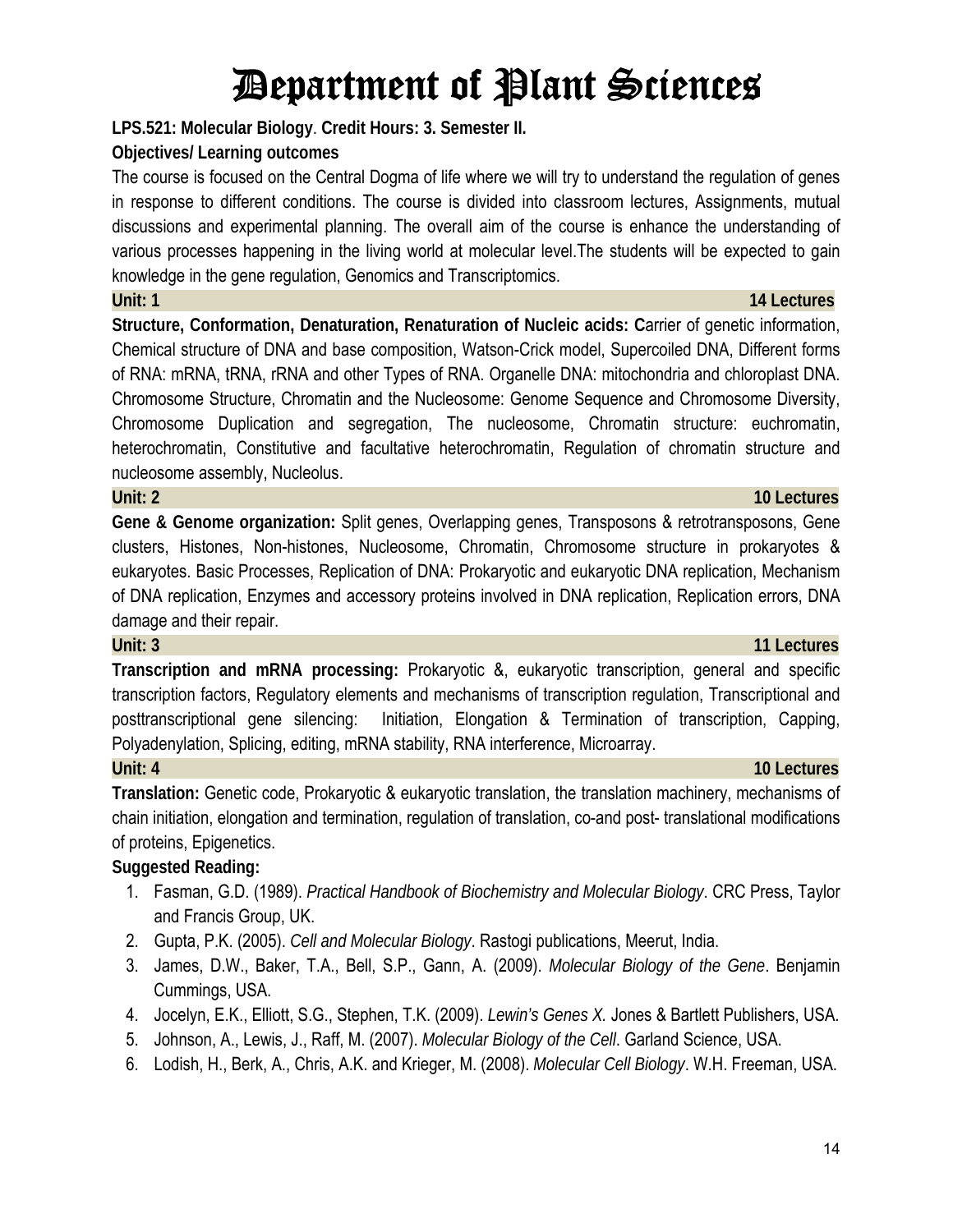7. Sambrook, J., Fritish, E.F., Maniatis, T. (2000). *Molecular cloning: A laboratory manual*. Cold Spring Harbor Laboratory Press, New York.

#### **LSS.522: Molecular Biology Practical - Credit Hours: 1. Semester II.**

#### **Objective/ Learning outcomes**

To learn about practical applications of molecular biology

- Isolation of genomic DNA from bacteria (*E.coli*) and human blood, Quantification of DNA using spectrophotometric method.
- RNA isolation, cDNA synthesis, RT-PCR.
- Isolation of plasmid DNA from bacteria.
- Transformation of bacteria using CaCl2 heat shock method-Competent cell preparation.
- Digestion of DNA using restriction endonucleases, Resolution and molecular weight estimation of fragmented DNA using agarose gel electrophoresis.
- Construction of restriction map by single and double digestion, Designing DNA probe, Southern blot hybridization (demonstration only).
- Amplification of known DNA sequences by Polymerase Chain Reaction.

#### **LPS.523: Plant Physiology. Credit Hours: 4. Semester II.**

#### **Objective/Learning outcomes**

To learn about basic plant processes and their functioning, transport systems, nutrition and primary and secondary metabolism.

**Photosynthesis, Respiration and Photorespiration:** Light harvesting complexes, Mechanisms of electron transport, Photoprotective mechanisms,  $CO<sub>2</sub>$  fixation,  $C<sub>3</sub>$ ,  $C<sub>4</sub>$  and CAM pathways. Citric acid cycle. Plant mitochondrial electron transport and ATP synthesis, Alternate oxidase, Photo-respiratory pathway. **Nitrogen metabolism:** Nitrate and ammonium assimilation, Amino acid biosynthesis. **Unit: 2 15 Lectures**

**Water relations, Solute transport and photoassimilate translocation:** Properties of water, Properties of solutions, Cell water potential, Soil -plant -atmosphere continuum. Uptake, transport and translocation of water, ions, Solutes and macromolecules from soil, through cells, across membranes, through xylem and phloem, Transpiration, Mechanisms of loading and unloading of photoassimilates, WUE.

**Phytohormones**: biosynthesis, storage, breakdown and transport, physiological effects and mechanisms of action. **Sensory photobiology:** Structure, function and mechanisms of action of phytochromes, cryptochromes and phototropins, Photoperiodism and Biological clocks.

**Secondary metabolism:** Biosynthesis of terpenes, Phenols and nitrogenous compounds and their roles. Growth, development and Programmed cell death: Apoptosis, Caspases, Importance and role of PCD in plant development.

 **Suggested Reading:**

## **Unit: 3 15 Lectures**

### **Unit: 4 12 Lectures**

#### **Unit:1 18 Lectures**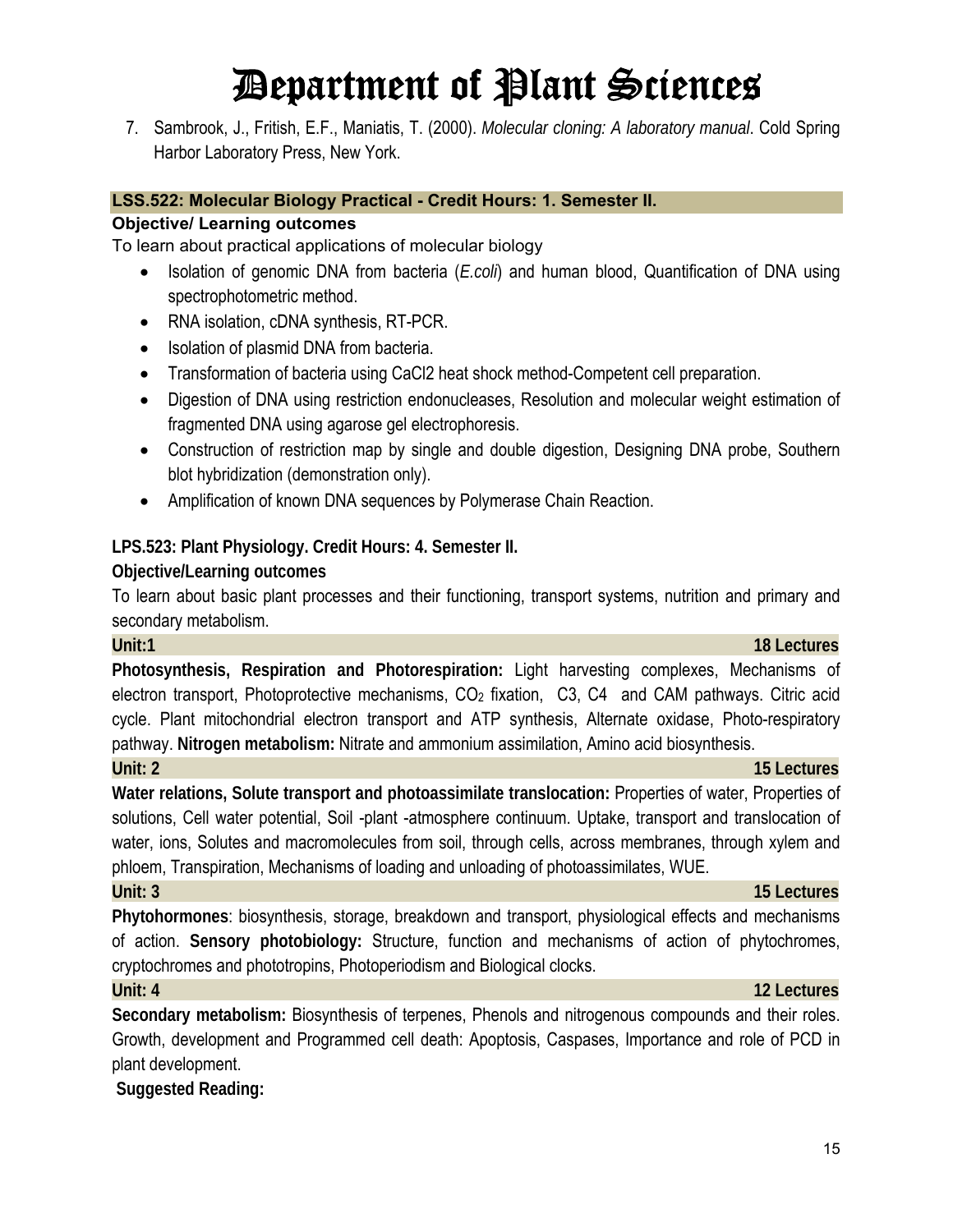- 1. Buchanan, B.B. and Gruissem, W. (2015). *Biochemistry and molecular biology of plants.* Willy Blackwell ASPB USA.
- 2. Campbell, M.K. and Farrell, S.O. (2007). *Biochemistry.* Thomson Brooks/cole, USA.
- 3. Dey, P.M. and Harborne, J.B. (2000). *Plant biochemistry*. Academic Press, UK.
- 4. Goodwin, T.W. and Mercer, E.I. (2003). *Introduction to plant biochemistry*. CBS Publishers & Distributors, New Delhi, India.
- 5. Ross and Salisbury. (2009). *Plant Physiology.* Cengage Learning (Thompson), New Delhi, India.
- 6. Segel, I.H. and Segel, E. (1993). *Enzyme kinetics: Behavior and analysis of rapid equilibrium and steadystate enzyme systems.* Wiley-Interscience, USA.
- 7. Taiz, L., Zeiger, E. Mollar, I. M. and Murphy, A. (2015). Plant physiology and Development 6th edition. . Sinauer Associates Inc., USA.

#### **LPS.524: Plant Physiology – Practical. Credit Hours: 1.**

#### **Objectives/Learning Outcomes**

To learn about various aspects of physiological process and their measurements

- Osmosis, Plasmolysis, Relative leaf water content, Imbibition.
- Growth Parameters: CGR, RGR. LAR, PAR etc.
- Quantitative estimation of chlorophyll a ,b, carotenoids and anthocyanins.
- Measurement of Photosynthesis (Pn).
- Membrane damage.
- Quantitative estimation of proteins, sugars and amino acids.
- Thin Layer Chromatography for separation of amino acids.
- Application of centrifugation in isolation of plant cell organelles.
- Assay and estimation of acid and alkaline phosphatases in plant seeds.
- Assay and estimation of amylases from different plant tissues.
- Principle and application of electrophoresis.
- Effect of auxin, cytokinin, gibberellic acid acid on plant growth.
- Stress measurement.

#### **LPS.525: Plant Tissue and Organ Culture. Credit Hours: 3. Semester II Objectives/Learning Outcomes**

To learn about tissue culture technique and its usage in conservation technology.

**Overview:** Historical developments**;** Disinfection and sterilization, Nutrient media; Tissue culture conditions; Role of phytohormones in plant development *in vitro*; Plant regeneration pathways - Organogenesis and Somatic embryogenesis.

#### **Unit II 13 Lectures**

**Plant cell, tissue and organ Culturing:** Organ culture, Root culture, Embryo culture - Embryo rescue, Breakdown of seed dormancy; Endosperm culture and triploid production; Anther and pollen culture, and

#### **Unit I 10 Lectures 10 Lectures 10 Lectures**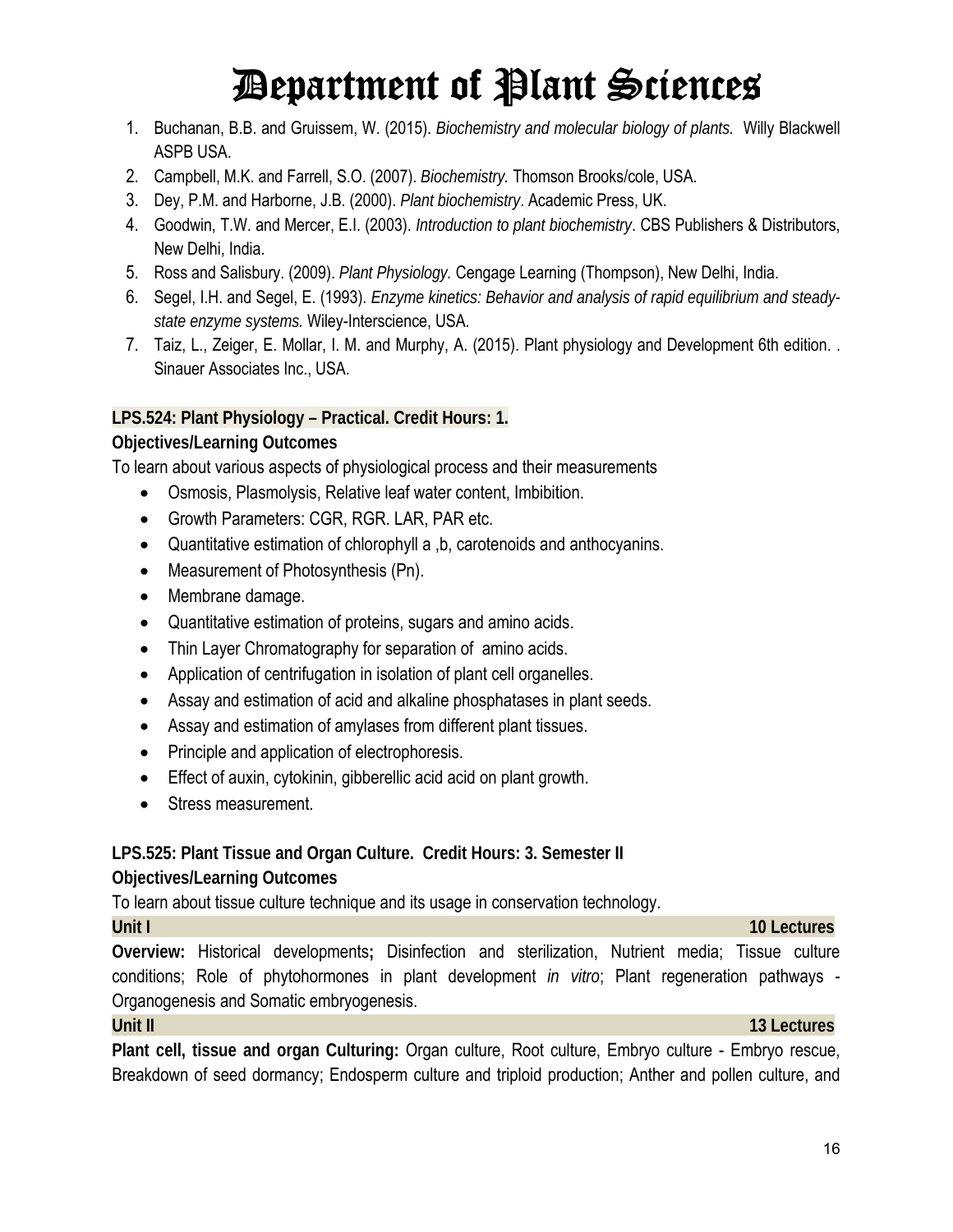production of haploid and doubled haploid plants; Callus culture; Protoplast culture and fusion, Somatic hybrids; Organelle transfer and cybrids.

#### **Unit III** 12 Lectures

**Conservation techniques:** *In-vitro* fertilization for production of novel hybrids; Micropropagation, Artificial seed and bioreactor technology, Virus-free plants by meristem culture; Use of somaclonal and gametoclonal variation for crop improvement; *In-vitro* mutagenesis and mutant selection; Preservation of plant germplasm *in-vitro*, Genetic fidelity of culture systems and common problems.

#### **Unit IV 10 Lectures**

**Transgenic Development:** Plant transformation vectors - T-DNA and viral vectors, direct gene transfer vectors; Selectable marker and reporter genes, Plant transformation by *Agrobacterium* sp., non-*Agrobacterium* sp., and *in planta* transformation, Molecular mechanism of T-DNA transfer; Direct gene transfer methods in plants - gene gun and other methods; Chloroplast transformation. Transgene analysis, Mutant formation, Silencing and targeting; Marker-free and novel selection strategies;

### **Suggested Reading:**

- 1. Plant Tissue Culture: Theory and Practice (1996)*, Bhojwani S. S. & Razdan M. K.*, Elsevier.
- 2. Plant Biotechnology: The Genetic Manipulation of Plants (2008), *Slater A. Scott N. & Fowler M*., Oxford University Press Inc.
- 3. Plants, Genes and Crop Biotechnology (2002), *Chrispeels M. J. & Sadava D. E. Jones*, Barlett Publishers.
- 4. Principles of Gene Manipulation and Genomics (2006), *Primrose S. B. & Twyman R. M*., Blackwell Publishing.
- 5. Plant Cell, Tissue and Organ Culture: Fundamental Methods (1995), *Gamborg O. L & Phillips G. C*., Springer-Verlag.
- 6. Plant Biotechnology (2011), *Singh B. D*., Kalyani Publishers.

### LPS.526. Plant Cell, Tissue and organ culture -Practical. Credit Hour: 1

### **Objectives/Learning Outcomes**

To impart basic training in plant cell and tissue culture

- Practical demonstration of media preparation
- Practical demonstration of plant regeneration form various explant
- Preparation of plant tissue culture media for different purposes
- Demonstration of sterilization techniques and prevention strategies to avoid contamination in plant tissue culture room/media.
- Demonstration of plant regeneration from adventitious shoot
- Demonstration of plant regeneration from callus culture
- Demonstration to show the best utilization of microscopic and photography techniques for plant tissue culture

**LPS.527: Ecology, Environment and Biodiversity. Credit Hours: 4. Semester II. Objectives/Learning Outcome**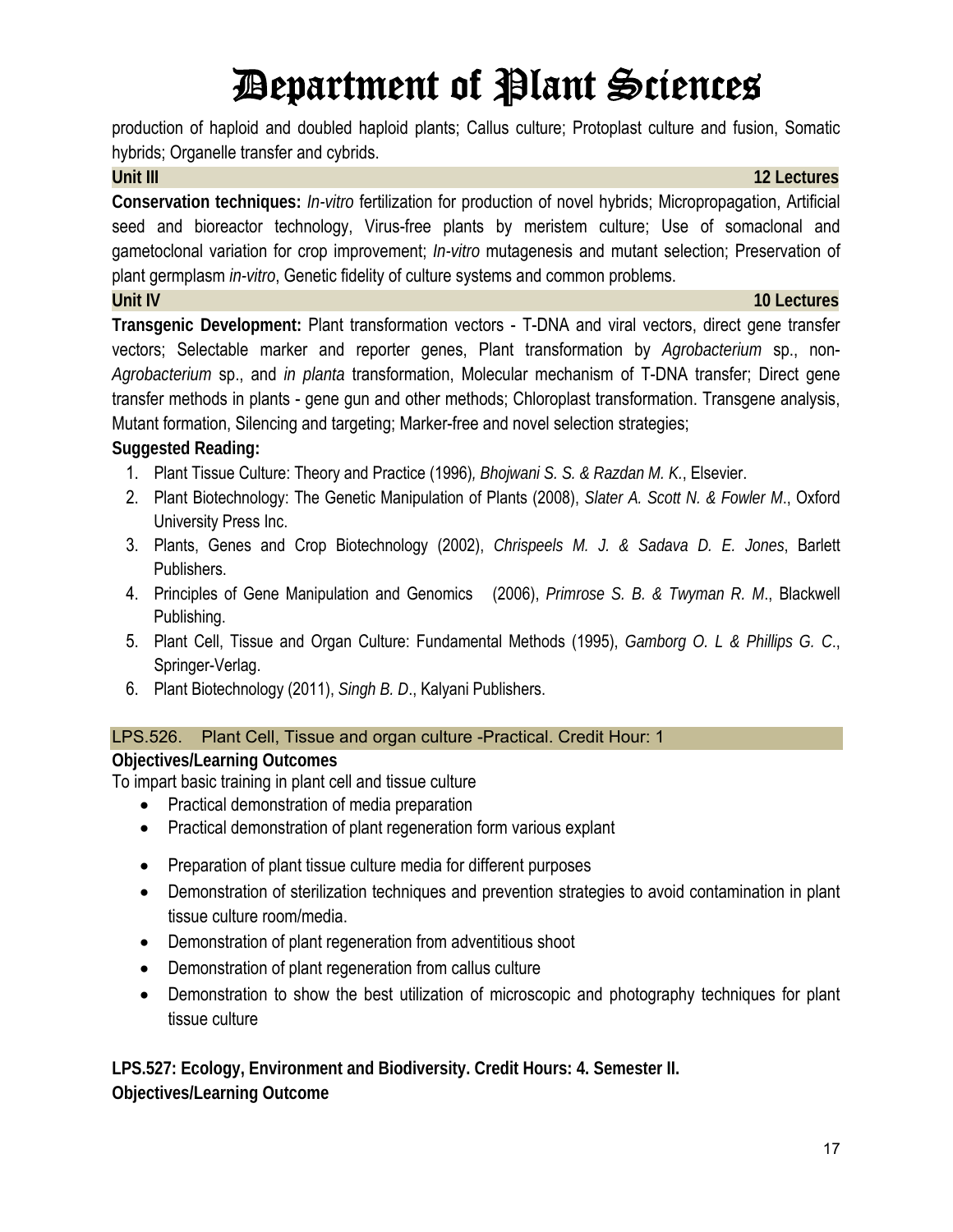To learn basics of ecosystem and population ecology, an overview of biodiversity and various threats on biodiversity

**Ecosystem:** Physical environment, biotic environment, biotic and abiotic interactions. Concept of habitat and niche, niche width and overlap, fundamental and realized niche, resource partitioning and character displacement, Structure and function, energy flow and mineral cycling (CNP), primary production and decomposition, Ecological succession, concept of climax. Nature of communities, community structure and attributes, edges and ecotones.

#### **Unit: 2 15 Lectures**

**Population ecology:** Characteristics of a population, population growth curves, population regulation, life history strategies (*r* and *K* selection), concept of metapopulation – demes and dispersal, interdemic extinctions, age structured populations. Types of interactions, interspecific competition, herbivory, carnivory, pollination and symbiosis.

**Overview of Biodiversity:** Importance of biodiversity: Bioprospecting, Biopiracy, Patterns of biodiversity, Endemism and hotspots, Continental drift and dispersal routes, Role of extinctions and additions, measuring biodiversity: Realism vs. Nominalism, Species richness, species evenness, Simpson's diversity index, Biodiversity acts, Conservation of biodiversity. Concept of biosphere reserves and current status. **Unit: 4 15 Lectures**

**Threats to Biodiversity:** Overview of HIPPO: Habitat Loss, Invasive Species, Pollution, Human Population, and Overharvesting, Climate Change, Climate Change mitigation, ozone depletion, Carbon credit, Kyoto Protocol and other International Environmental Agreements **Suggested Reading:**

- 1. Odum, E. and Barrett, G.W. (2005). *Fundamentals of Ecology*. Brooks Cole, USA.
- 2. Prasanthrajan, M and Mahendran, P.P. (2008). *A Text Book on Ecology and Environmental Science*. Agrotech, India.
- 3. Sharma, P.D. (2005). *Ecology and Environment.* Rastogi Publications, Meerut, India.
- 4. Verma, P.S. Agarwal, V. K. (2000). *Environmental Biology: Principles of Ecology*. S. Chand, New Delhi, India.
- 5. Gupta, S. and Singh J. (2014) Environmental Science and Conservation. S, Chand Publishing, New Delhi

### **LPS.528: Ecology, Environment and Biodiversity – Practical. Credit Hours: 1.**

### **Objectives/Learning Outcomes**

Practical demonstration of ecological methods and analytical strategy **Syllabus** 

- Ecosystem analysis: Quadrat method- Data collection Methods and species diversity estimations.
- Field and Laboratory Investigations: Biomes study.
- Biological Monitoring.

#### **Unit: 1 15 Lectures**

## **Unit: 3 15 Lectures**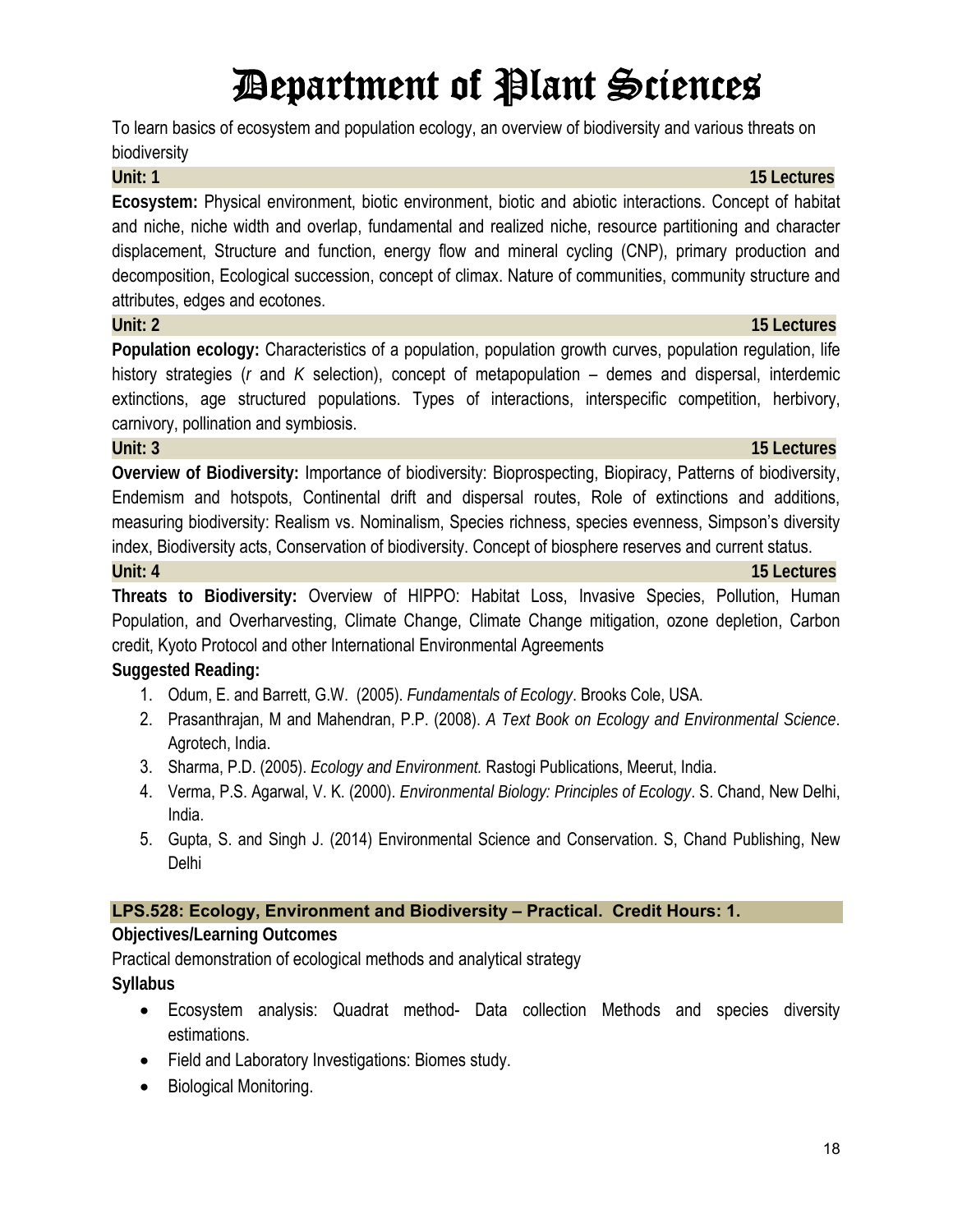- Air, water and soil analysis.
- Isolation of xenobiotic degrading bacteria by selective enrichment technique.
- Test for the degradation of aromatic hydrocarbons by bacteria.
- Study on biogenic methane production in different habitats.
- Eco-modeling.
- TDS and Salinity measurement for water
- Vegetation sampling methods: Quadrats, Line, Random Number generation etc
- Usage of handheld GPS device and maps overlay
- Measurement of Biodiversity: Species Richness and Evenness, Various Indices

**LPS.531. Plant Systematics: Phanerogams Credits: 3 Semester: II Objectives/Learning Outcome** 

- To learn in-depth taxonomy of gymnosperms, angiosperms with APG-IV system
- To learn about economical importance of angiosperms
- To learn about DNA Taxonomy

**Gymnosperms:** Spermatophytes, Classification of gymnosperms, Phanerogamic way of reproduction in plants, General account of Glossopteridaceae, Comparative study of Coniferales (Pinaceae, Cupressaceae, Araucariaceae, Podocarpaceae, Cephalotaxaceae, Taxodiaceae), Taxales and Gnetales (Gnetaceae, Ephedraceae and Welwitschiaceae), Ginkgos, Cycads, Phylogeny of gymnosperms, Ecological and economic importance of gymnosperms.

**UNIT-2 12 Lectures** 

**Angiosperms:** Angiosperms Apomorphies, Evolutionary trends in characters, Fossil angiosperms, Principles and outline of classification of Angiosperms: Takhtajan, Cronquist, merits and demerits, Angiosperm Phylogeny Group (APG)-III system, Basal Angiosperms: ANITA Grade and Magnolids, "Monocots", Eudicots, Basal Tricholpates, Caryophyllales, Santalales, Saxifragales, Rosids: Vitales, geraniales, Fabids, Malvids, Myrtales, Asterids: Cornales, Erycales, Lamids, Campanulids. Aquatic angiosperms including mangroves.

**Economic importance of angiosperms:** Origin, evolution, botany, cultivation and uses - food (Wheat, rice, Potato and Sugarcane), forage and fodder crops (Sorgham, bajra, Gram), Fibre crops (Cotton, Jute Sunhemp), Medicinal and aromatic plants ( *Atropha belladonna*, *Rauwolfia serpentina*, *Withania somifera* and *Phyllanthus amaraus*), vegetable oil yielding plants (Groundnut, Soybean, Safflower, mustard), Important fiber – wood and timber yielding plants, non-wood forest products- raw materials for paper making, gums, tannins, dyes, resins and fruits, Plants used for shade, pollution control and aesthetics. **UNIT-4 10 Lectures** 

**Molecular Systematics:** DNA Barcoding, Major Loci used in molecular systematics of plants, Selection of loci, Tortoise and Hare approach in molecular systematics, phylogenetic tree and tree thinking, Monophyly, Paraphyly, Polyphyly, Apomorphy Vs Plesiomorphy, Homoplasy, Introduction to phylogeny reconstruction,

### **UNIT-3 11 Lectures 11 Lectures**

#### 19

## **UNIT-1 12 Lectures**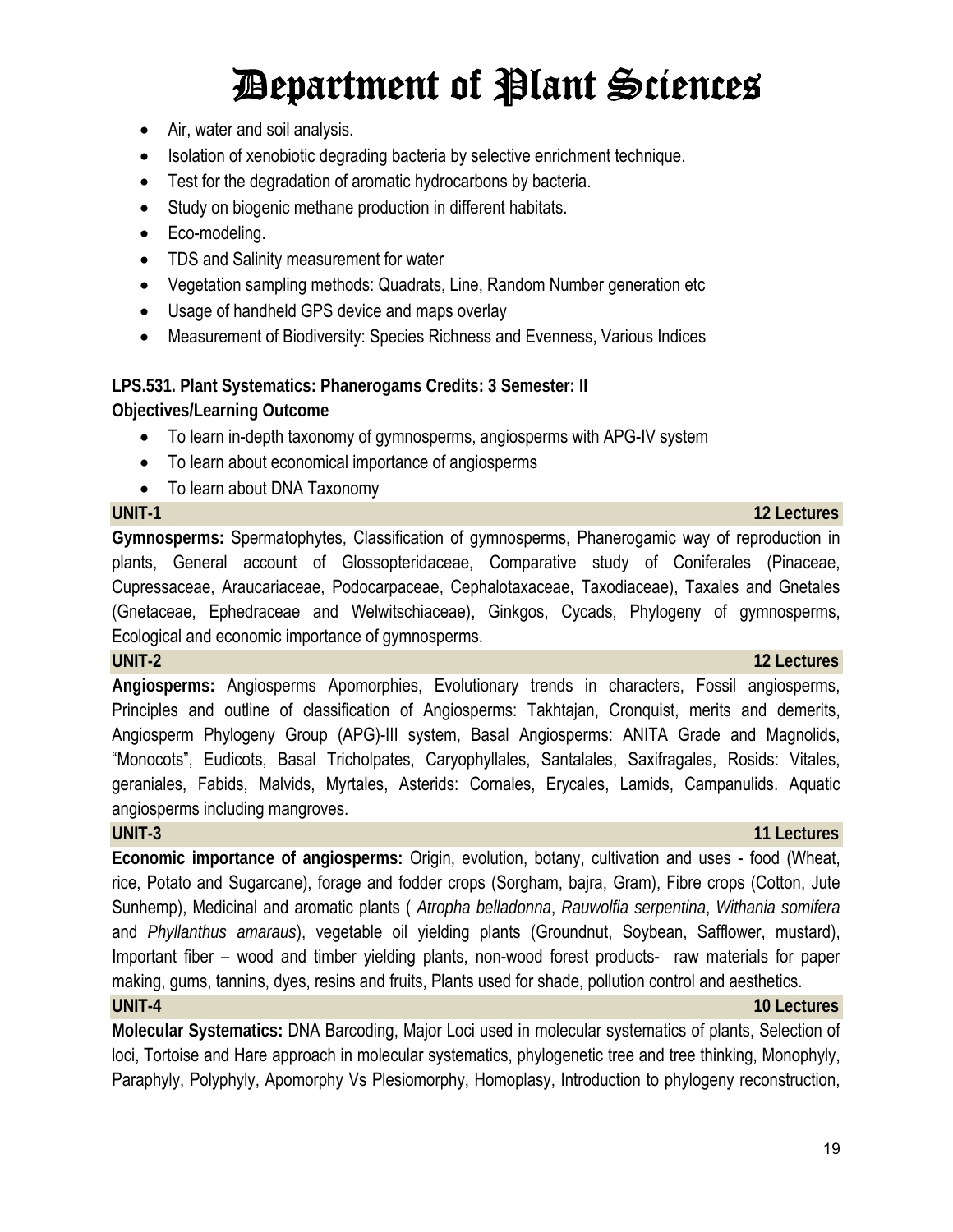characters and character coding, Delimitation and identification of taxa, Barcode Gap analysis, Identification of species with DNA sequences.

#### **Suggested Reading:**

- 1. Hall, B.G. (2011). *Phylogenetic Trees Made Easy: A How-To Manual*. Sinauer Associates, Inc. USA.
- 2. Hennig, W., Dwight, D. and Zangerl, R. (1999). *Phylogenetic Systematics.* University of Illinois Press, USA.
- 3. Judd, W.S., Campbell, C.S., Kellogg, E.A., Stevens, P.F. and Donoghue, M.J. (2007). *Plant Systematics, A Phylogenetic Approach*. Sinauer Associates, Inc. USA.
- 4. Schuh, R.T. and Brower, A.V.Z. (2009). *Biological Systematics: Principles and Applications*. Comstock Pub Assoc.
- 5. Pandey, B.P., Angiosperms-Taxonomy, Emrbyology and Anatomy, S. Chand and Co., New Delhi
- 6. Bhojwani, S.S. and Bhatnagar, S.P., Embryology of Angiosperms, Vikash Publishing House, New Delhi
- 7. Sporne, K.R., Morphology of Gymnosperms, B.I. Publication, New Delhi
- 8. Singh, Gurucharan, Plant Systematics- Theory and Practices, Oxford and I.B.H. Publishing Co. New Delhi
- 9. Judd,W.S.,Christopher,S.,Campbell.,Kellogg,A.E.,Stevens,P.F.,1999.Plant Systematics: A Phylogenetic Approach. Sinauer Associates Inc. Publishers.
- 10. Simpson, M. G., 2006 Plant Systematics. Elsevier Academic Press.
- 11. Vashista, 1976, Gymnosperms, S. Chand & Co.
- 12. Lawrence.G.H.M, 1985 An Introduction to Plant Taxonomy, Central Book Depot, Allahabad.
- 13. Porter.C.L., 1982 Taxonomy of Flowering Plants, Eurasia Publications House, New Delhi
- 14. Pandey.B.P. (1987) Economic Botany.
- 15. Verma. V (1984) Economic Botany.
- 16. Hill.A.W. (1981) Economic Botany, McGraw Hill Pub.

#### **LPS.532. Plant Systematics: Phanerogams- Practical. Credits: 1**

### **Objectives/Learning Outcomes**

Practical demonstration of methods in angiosperm taxonomy and Practical training on molecular systematics

- **Gymnosperms:** External morphology and internal anatomy of the vegetative and reproductive organs of genera given in the theory.
- **Taxonomy:** Description of a species based on live specimens of the families mentioned in the theory as well as their herbarium preparation.
- **Molecular Systematics:** BLAST, Introduction to MEGA, Multiple Sequence Alignment, CLUSTALW, MUSCLE, Model Selection, Construction of Phylogenetic Trees
- Sample collection, preparation of herbarium, submission of report based on field trip.

### **Interdisciplinary Course:**

**LPS.533 . Basic Plant physiology and biochemistry. Credit Hours: 2. Semester-II** 

**Objective/ Learning Outcome** 

**This course is designed to describe basic plant physiological processes and functions Unit-1 10 Lectures** 

Basic plant physiology, processes and functions, Photosyntheisis and Respiration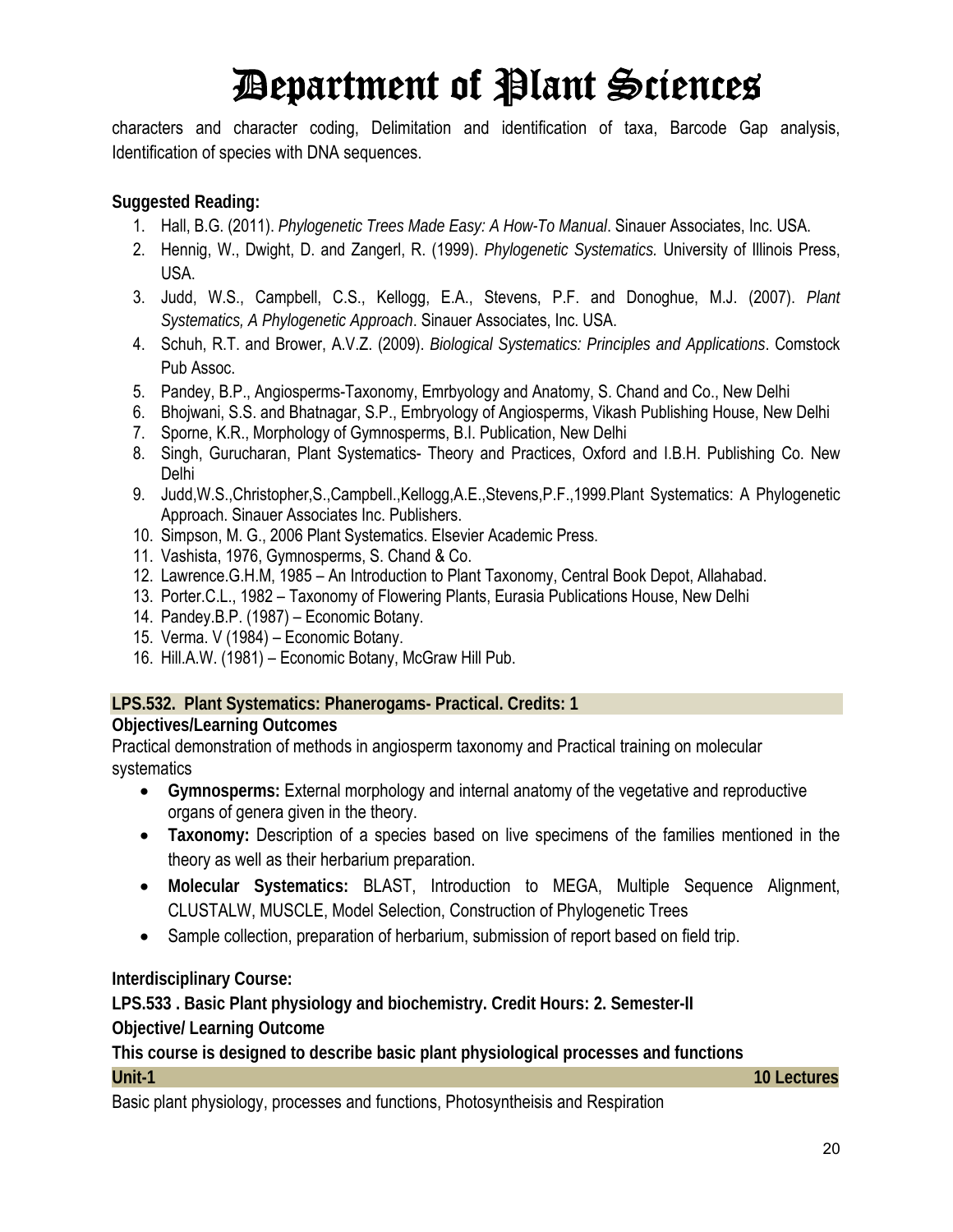#### **Unit-2 8 Lectures**

#### Primary and Secondary Metabolism

#### **Unit-3 6 Lectures**

Plant Water Relations: Properties of water, Properties of solutions, Cell water potential, Soil -plant -atmosphere

Plant Growth regulators, Auxins . Gibberellins Cytokinins Ethyklene,Abscisic Acid, Growth and development

#### **Suggested Readings**

- 1. Buchanan, B.B. and Gruissem, W. (2015). *Biochemistry and molecular biology of plants.* Willy Blackwell ASPB USA.
- 2. Taiz, L. and Zeiger, E. (2010). *Plant physiology*. Sinauer Associates Inc., USA.
- 3. Taiz, L., Zeiger, E. Mollar, I. M. and Murphy, A. (2015). Plant physiology and Development 6th edition. Sinauer Associates Inc., USA.

#### **LPS.534: Evolution and Humanity, Credits Hours: 2. Semester II.**

#### **Objectives/Learning Outcome**

- To learn basics of theory of evolution and its implications
- To learn about historical linguistics and how this field is influenced by Darwin's theory
- To learn about historical socio-politics and its connection with Darwinism

#### **Unit 1 8 Lectures**

**Overview of theory of evolution:** Pre-Darwinian concepts, Darwinism in detail, Artificial and Natural Selection, Adaptation, Molecular Evolution and Phylogeny

#### **Unit 2 7 Lectures**

**Cultural and Philosophical implications of Darwinism:** Species concepts in biology, Philosophical realism Vs. Nominalism, nature of objective reality, ethics, aesthetics, post modernism, epistemology, metaphysics, cultural evolution, Memes and memetics, Spandrels, Inclusive Fitness, Extended Phenotype, Altruism and Sexual Cannibalism, Promiscuity

#### **Unit 3 8 Lectures**

**Evolutionary linguistics:** Evolution of languages, Parallelism between organic evolution and linguistic evolution, cognates, comparative linguistics, major language families of the world and its evolution, evolutionary legacy of languages of Indian subcontinent, brief overview to the field of phylolinguistics

#### **Unit 4 7 Lectures**

**Evolutionary socio-politics:** Left-right political spectra and its evolution, Political philosophies contributing to Speciation Vs. Hybridization, Assortative mating and social stratification, Evolution and Indian caste system, socio-economical implications of evolution

#### **Suggested Reading:**

- 1. Dawkins, R. (1996). *The Blind Watchmaker*, W.W. Norton & Company Jones and Bartlett Publishers.
- 2. Futuyma, D.J. (2009). *Evolution*. Sinauer Associates Inc. USA.

## **Unit-4 6 Lectures**

21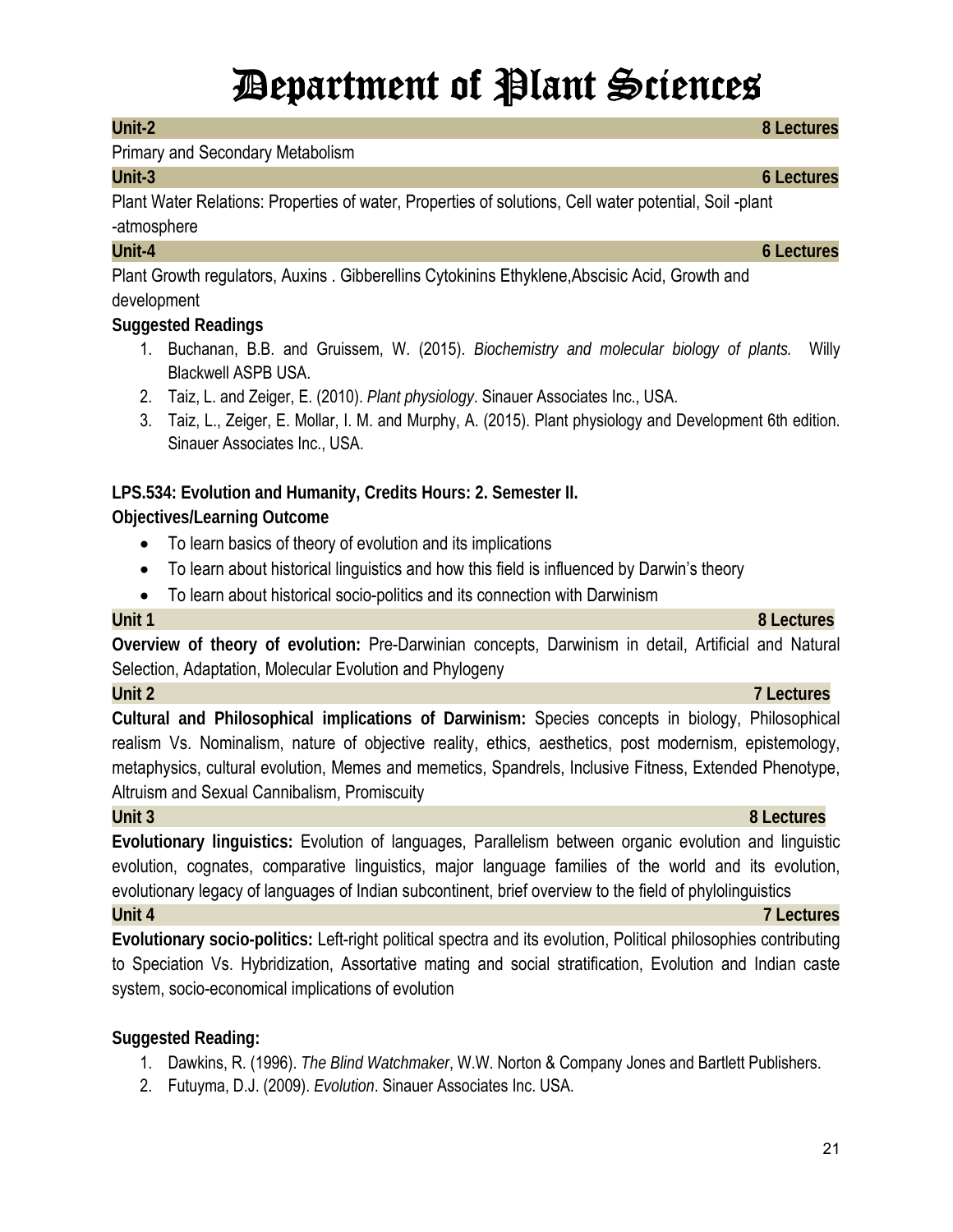- 3. Hake, S. and Wilt, F. (2003). *Principles of Developmental Biology*. W.W. Norton & Company, New York, USA.
- 4. Hall, B.K. and Hallgrimsson, B. (2007). *Strickberger's Evolution.* Jones and Bartlett Publishers, India.
- 5. Lewin, R. (2004). *Human Evolution An Illustrated Introduction*. Wiley-Blackwell, USA.

**LPS.597: Seminar-1; Credit Hours: 1. Semester II.** 

#### **Objective/ Learning outcomes**

To enhance the presentation skills of students and encourage them to critically analyze the topic on emerging areas.

| <b>Evaluation Criterion</b>              | Max percentage |  |  |
|------------------------------------------|----------------|--|--|
| Literature survey/background information | 20             |  |  |
| Organization of content                  | 5              |  |  |
| Physical presentation                    | 15             |  |  |
| <b>Question and Answer</b>               | 10             |  |  |
| Report evaluation                        | 50             |  |  |
| Total                                    | 100            |  |  |

**\*More practicals may be added/modified from time to time depending on available faculties/facilities**.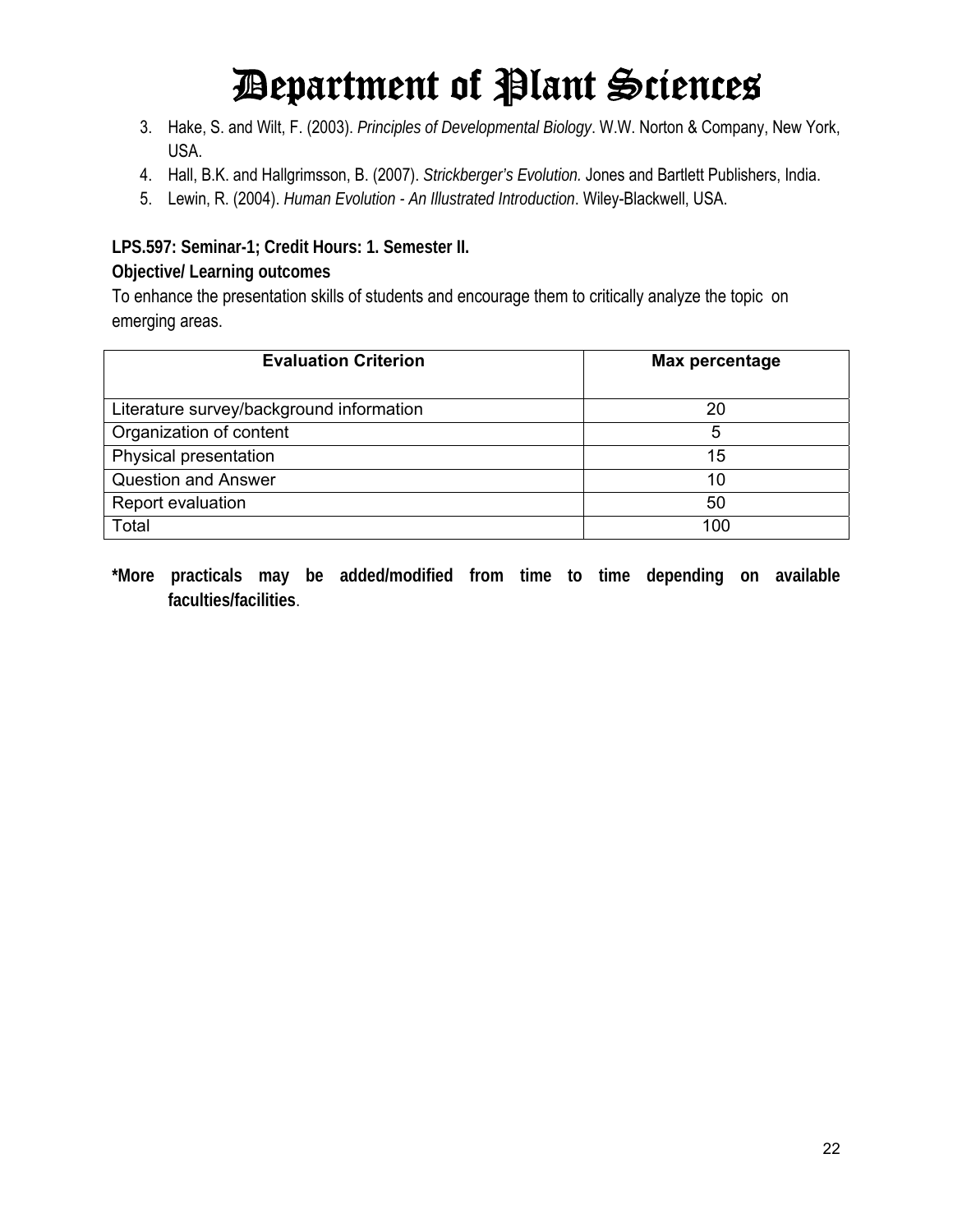| Semester-III                             |                                     |                |   |   |    |
|------------------------------------------|-------------------------------------|----------------|---|---|----|
| Paper Code                               | <b>Course Title</b>                 |                |   | P | Cr |
|                                          | <b>Core Courses</b>                 |                |   |   |    |
| <b>LPS.553</b>                           | <b>Recombinant DNA Technology</b>   | 2              |   |   | 3  |
| <b>LPS.554</b>                           | Recombinant DNA Technology (P)      |                |   |   |    |
| LPS.555                                  | <b>Techniques in Life Sciences</b>  | $\overline{2}$ |   |   | 3  |
| <b>LPS.556</b>                           | <b>Evolutionary Biology</b>         | 2              |   |   | 3  |
| Discipline Elective Courses/ MOOC course |                                     |                |   |   |    |
| <b>LPS.561</b>                           | Physiology and Molecular Biology of | $\overline{2}$ |   |   | 3  |
|                                          | stress                              |                |   |   |    |
| <b>LPS.562</b>                           | Physiology and Molecular Biology of |                |   |   |    |
|                                          | stress (P)                          |                |   |   |    |
| Skill based course                       |                                     |                |   |   |    |
| <b>LPS.598</b>                           | <b>Research Seminar</b>             |                |   |   |    |
| <b>LPS.599</b>                           | Project                             |                |   | 6 | 6  |
|                                          | Total                               | 8              | 4 | 9 | 21 |

**L: Lectures T: Tutorial P: Practical Cr: Credits**

- A: Continuous Assessment: Based on Objective Type Tests (10%), Term Paper (10%) and Assignment(s) (5%)
- B: Pre-Scheduled Mid Semester Test-1: Based on Objective Type & Subjective Type Test (By Enlarged Subjective Type) (25%)
- C: Pre-Scheduled Mid Semester Test-2: Based on Objective Type & Subjective Type Test (By Enlarged Subjective Type) (25%)
- D: End-Term Exam (Final): Based on Objective Type Tests (25%)

**Transaction Mode:** 

- 1) Lecture
- 2) Demonstration
- 3) Lecture cum demonstration
- 4) Seminar
- 5) Group discussion
- 6) Field visit
- 7) Tutorial
- 8) Problem solving
- 9) Self-learning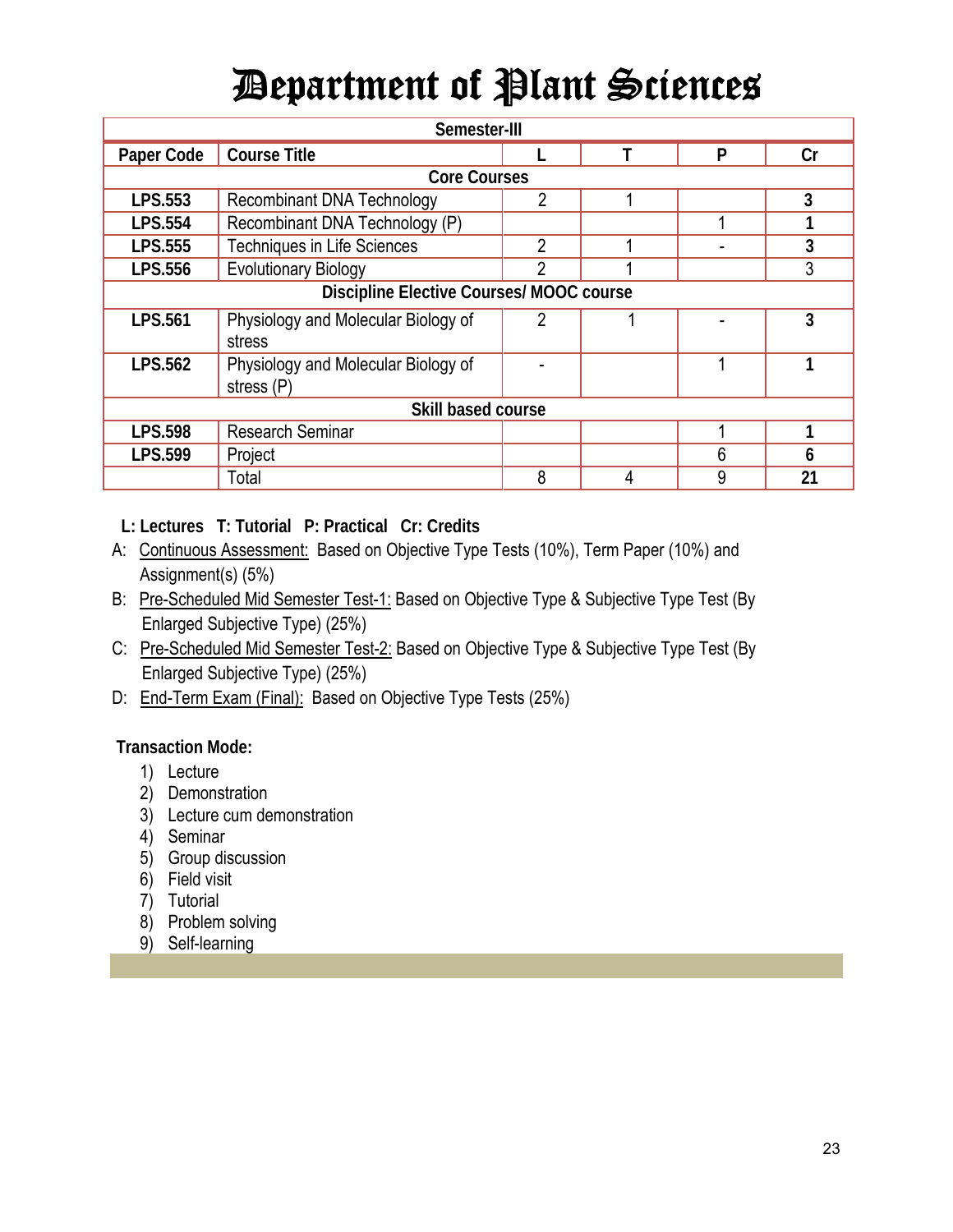### **LPS.553. Recombinant DNA Technology, Credit Hours: 3. Semester III**

### **Objective/Learning Outcomes**

The course is focused on the basics of Genetic Engineering and understanding of various molecular tools needed for DNA manipulations. The course is divided into classroom lectures, Assignments, mutual discussions, practical demonstrations and experimental planning. The overall aim of the course is enhance the understanding of various DNA manipulating tools and practical applications in Agriculture and different Industries. The students will be expected to apply the gained knowledge in various laboratory experiments and DNA sequencing

#### **Unit: 1 12 Lectures**

Plasmid biology: Structural and functional organization of plasmids, Plasmid replication, stringent and relaxed plasmids, Incompatibility of plasmid maintenance. Biology of bacteriophage: lambda phage as a natural in vivo vector, *in vitro* construction of lambda vector, classes of vectors and their use.

#### **Unit: 2 10 Lectures**

**Enzymes in genetic engineering:** DNA polymerase, Polynucleotide kinase, T4 DNA ligase, Nick translation system, Terminal deoxynucleotidy1 transferase, Reverse transcriptase, Restriction endonucleases Type I & II.

#### **Unit: 3 12 Lectures**

**Cloning vectors:** Types of cloning vectors viz. plasmids, cosmids, ssDNA Phages, Yeast cloning vectors, animal viruses, Ti plasmids and Cauliflower Mosaic Virus. Cloning and subcloning strategies: Preparation of competent cell-Transformation, transfection – recombinant selection and screening; Isolation of genomic and nuclear DNA: DNA restriction and restriction fragment analysis, Genomic DNA and cDNA library[cDNA synthesis strategies – Linkers – Adapters – Homopolymer tailing], Making genomic and cDNA libraries in plasmids and phages, PCR product cloning (TA cloning), Cloning strategies in yeast, *Escherichia coli* and *Bacillus subtilis.* Sequencing by chemical, enzymatic and big-bye terminator methods.

**Selection of rDNA clones and their expression products:** Direct and indirect methods, Drug resistance, Gene inactivation, DNA hybridization, colony hybridization and in-situ hybridization (Southern, Northern and Dot blots and immunological techniques Western blotting). Gene modification & application of recombinant DNA technology: Mutagenesis – Deletion mutagenesis, Oligonucletoide derived mutagenesis, Site directed mutagenesis – Its applications; Applications of rDNA technology in diagnostics; Pathogenesis; Genetic diversity; Therapeutic proteins-Vaccines, Molecular probes (Production, labelling and uses). **Suggested Reading:**

- 1. Brown, T.A. (2010), *Gene Cloning and DNA analysis*.John Wiley & Sons.
- 2. Jocelyn, E.K., Elliott, S.G. and Stephen, T.K. (2009), *Lewin's Genes X.* Jones and Bartlett Publishers, LLC.
- 3. Primrose, S.B., Twyman, R.M and Old, R.W., (2001). *Principles of Gene manipulations*. Blackwell Science.

**LPS.554: Recombinant DNA Technology-Practical. Credit Hour: 1. Objectives/Learning Outcomes** 

### **Unit: 4 11 Lectures**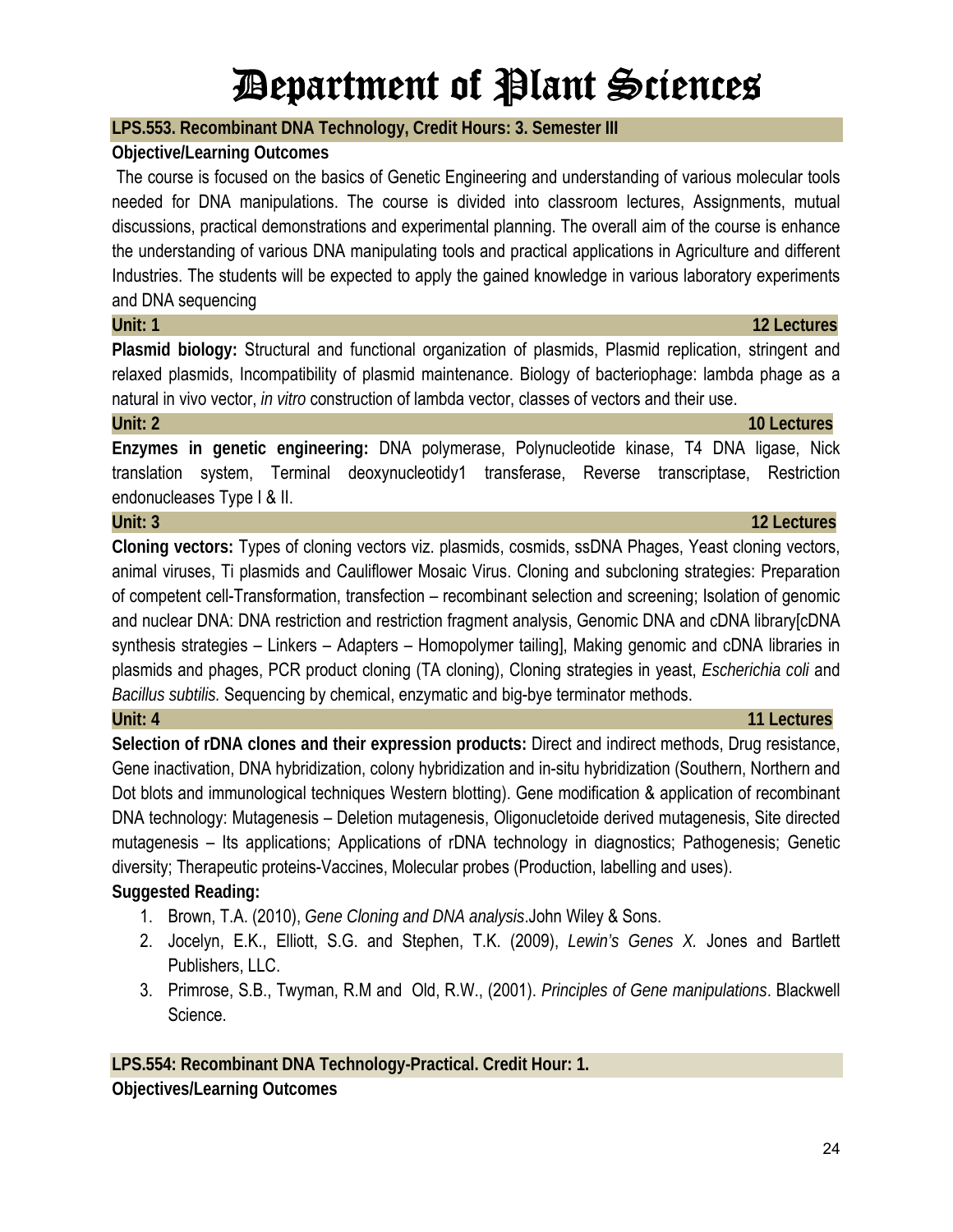Practical demonstration and hands on training on various aspects of genetics as mentioned below

- Nucleic Acid Isolation: Genomic DNA isolation from Plant Cell, RNA isolation, Plasmid Isolation from Bacteria.
- Restriction Digestion:Genomic DNA restriction, Plasmid DNA restriction Digestion, Visualization of DNA restricted fragments.
- PCR amplification: RAPD PCR, Gene specific PCR, Sequencing PCR, Colony PCR.
- Cloning: Cloning of specific fragments, TA cloning.
- Sequencing: Sequencing of the inserted Fragments, Bioinformatic analysis of the sequence.

**LPS.555: Techniques in Life Sciences. Credit Hours: 3. Semester II Objectives/Learning Outcome** 

 To learn basics of analytical methods used frequently in biological sciences, including microscopy, spectroscopy, nucleic acid techniques and flow cytometry

Centrifugation: Principle and applications, Ultracentrifugation and their application in mass determination. Spectrometry: UV, IR, XRD, CD, NMR, atomic absorption and MS spectrophotometry. Chromatography: Principle, procedure and applications of paper & amp; thin layer chromatography (TLC), gel filtration and ion exchange, affinity chromatography, GC (GLC & GSC), HPLC and FPLC.

#### **Unit: 2 10 Lectures**

**Microscopy:** Light microscopy, phase contrast microscopy, fluorescent microscopy, scanning electron microscopy (SEM/FESEM), transmission electron microscopy (TEM), micrometry and photomicrography, Histochemistry, Scanning-probe microscopy, Atomic force microscopy, CLSM.

Nucleic acids: Isolation, purification and analysis of nucleic acids. Electrophoresis: Principle of gel electrophoresis, polyacrylamide gel electrophoresis (PAGE and SDS-PAGE), agarose gel electrophoresis, pulse field gel electrophoresis (PFGE) and 2-Dimensional gel electrophoresis. Polymerase chain reaction (PCR): Principle, types and applications, PCR based markers: RAPDs, SSRs, SNPs, ISSRs, and SCARs etc. Blotting techniques: Southern, Northern, Western, Dot blotting and hybridization, DNA fingerprinting.

**Unit: 4** 10 Lectures **10 Lectures** 

**Flow cytometry:** Cell sorting, Hybridoma technology/Production of antibodies, Developing Monoclonal and Polyclonal antibodies. Histochemical and Immuno-techniques, Immunochemical Techniques: Radioimmunoassay (RIA), Enzyme Linked Immunosorbent Assay (ELISA) and Autoradiography. Mutation Analyses Techniques: Restriction mapping, SSCP analyses.

#### **Suggested Reading:**

- 1. Brown, T.A. (2015). *Gene cloning and DNA analysis: An Introduction*. 6th Edition, Wiley-Blackwell Publisher, New York.
- 2. Goldsby, R.A., Kindt, T.J. and Osborne, B.A. (2008). *Kuby Immunology.* 6th Edition, W. H. Freeman & Company, San Francisco.
- 3. Gupta, P.K. (2005). *Elements of biotechnology*. Rastogi Publications, Meerut.

#### **Unit 1 13 Lectures**

## **Unit: 3 12 Lectures**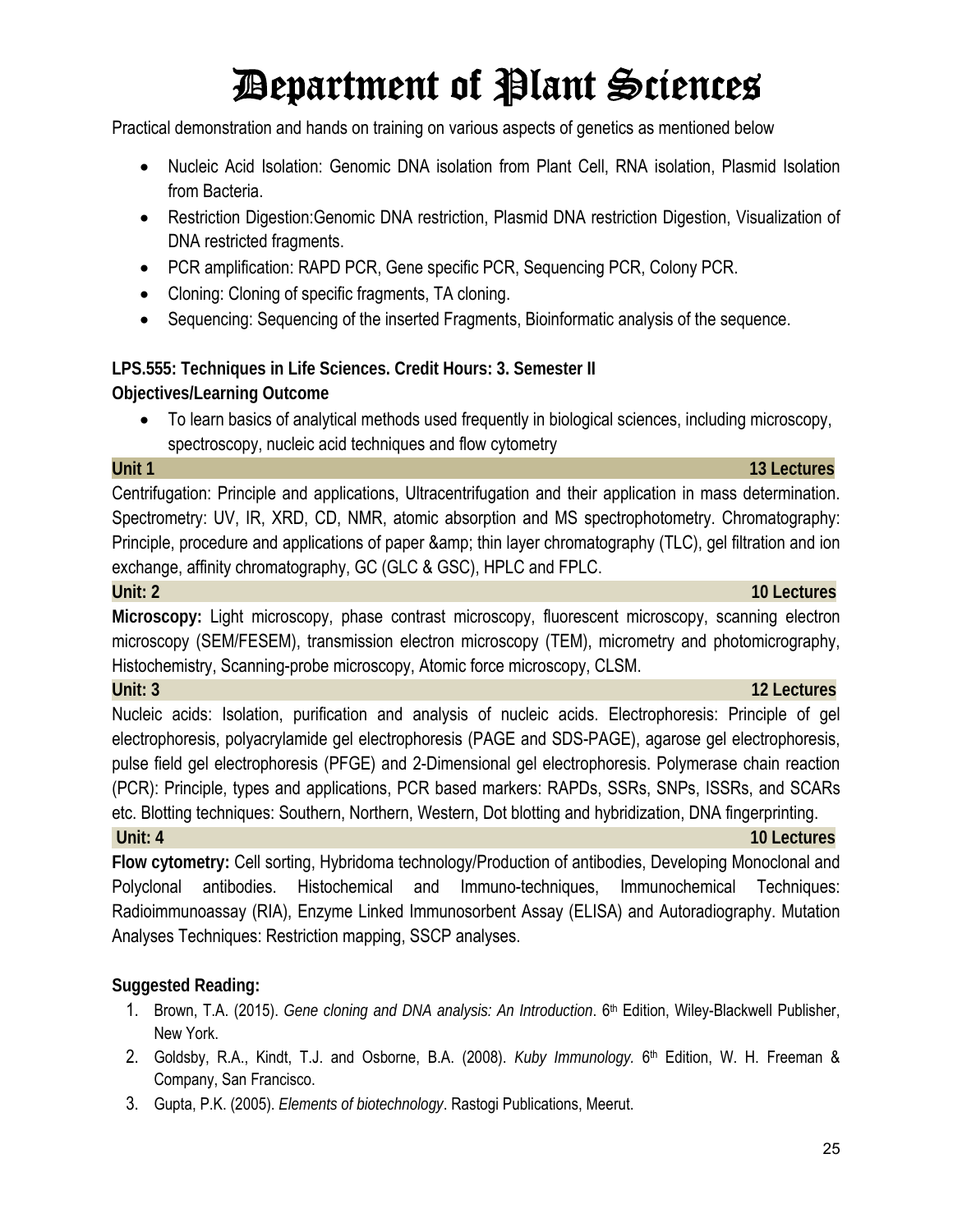- 4. Gupta, S. (2005). *Research methodology and statistical techniques*, Deep & Deep Publications (P) Ltd. New Delhi.
- 5. Kothari, C.R. (2008.) *Research methodology(s)*. New Age International (P) Ltd., New Delhi
- 6. Lewin, B. (2010). *Genes X*, CBS Publishers & Distributors. New Delhi.
- 7. Mangal, S.K. (2007). *DNA Markers In Plant Improvement*. Daya Publishing House,New Delhi.
- 8. Nelson, D. and Cox, M.M. (2009). *Lehninger Principles of Biochemistry*. W.H. Freeman and Company, New York.
- 9. Primrose. S.B. and Twyman, R. (2006). *Principles of Gene Manipulation and Genomics.* Blackwell Publishing Professional, U.K.
- 10. Sambrook, J. (2006). *The Condensed Protocols from Molecular Cloning: A Laboratory Manual.* Cshl Press. New York.
- 11. Sambrook, J. and Russell, D.W. (2000). *Molecular Cloning: A Laboratory Manual* (3 Vol-set). 3rd Edition, CSHL Press, New York.
- 12. Sawhney, S.K. and Singh, R. (2005). *Introductory Practical Biochemistry*. Narosa Publishing House, New Delhi .
- 13. Slater, A., Scott, N.W. and Fowler, M.R. (2008). *Plant Biotechnology: The Genetic Manipulation of Plants*. Oxford University Press, USA.
- 14. Wilson, K. and Walker, J. (2006). *Principles and Techniques of Biochemistry and Molecular biology*. 6th Edition, Cambridge University Press India Pvt. Ltd., New Delhi.

**LPS.556: Evolutionary Biology, Credit: 3. Semester III Objectives/Learning Outcome** 

- To learn basics of Darwin's theory of evolution
- To learn about evolutionary mechanisms and macroevolution, including punctuated equilibrium
- To learn about molecular evolution

#### **Unit: 1 7 Lectures**

**Darwinism and Microevolution:** Pre-Darwinian developments, Darwin's theory of evolution, Artificial Selection: Intentional Vs. Unintentional, Natural Selection, Darwinian Fitness, Adaptation, Overproduction, Types of Selection: Purifying vs. Positive, Co-evolution, Nature of Natural Selection

#### **Unit: 2 8 Lectures**

**Evolutionary Mechanisms and Population Genetics:** Modern Evolutionary Synthesis, Variations, Hardy– Weinberg equilibrium, Selection Vs. Drift, Mutation, Gene Flow and Assortative Mating

#### **Unit: 3 8 Lectures**

**Macroevolution:** Concepts: Spandrel, Exaptation, Extended Phenotype, Inclusive Fitness, Kin Selection, Group Selection, Evolutionary Game Theory, Adaptations, Punctuated Equilibrium, Radiations and Extinctions, Evolutionary Time Scale and Dating, Fossils and Paleontology, Origin of life and pre-cambrian, Origin of multicellularity, plants and animals, Evolution of Homo sapiens

### **Unit: 4 7 Lectures**

**Molecular Evolution:** Concepts of neutral evolution, Molecular divergence and molecular clocks, Molecular tools in phylogeny, Sequence Alignments, Models of molecular evolution and model selection, distance based methods of phylogeny reconstruction: UPGMA, Minimum Evolution and Neighbour Joining,

#### 26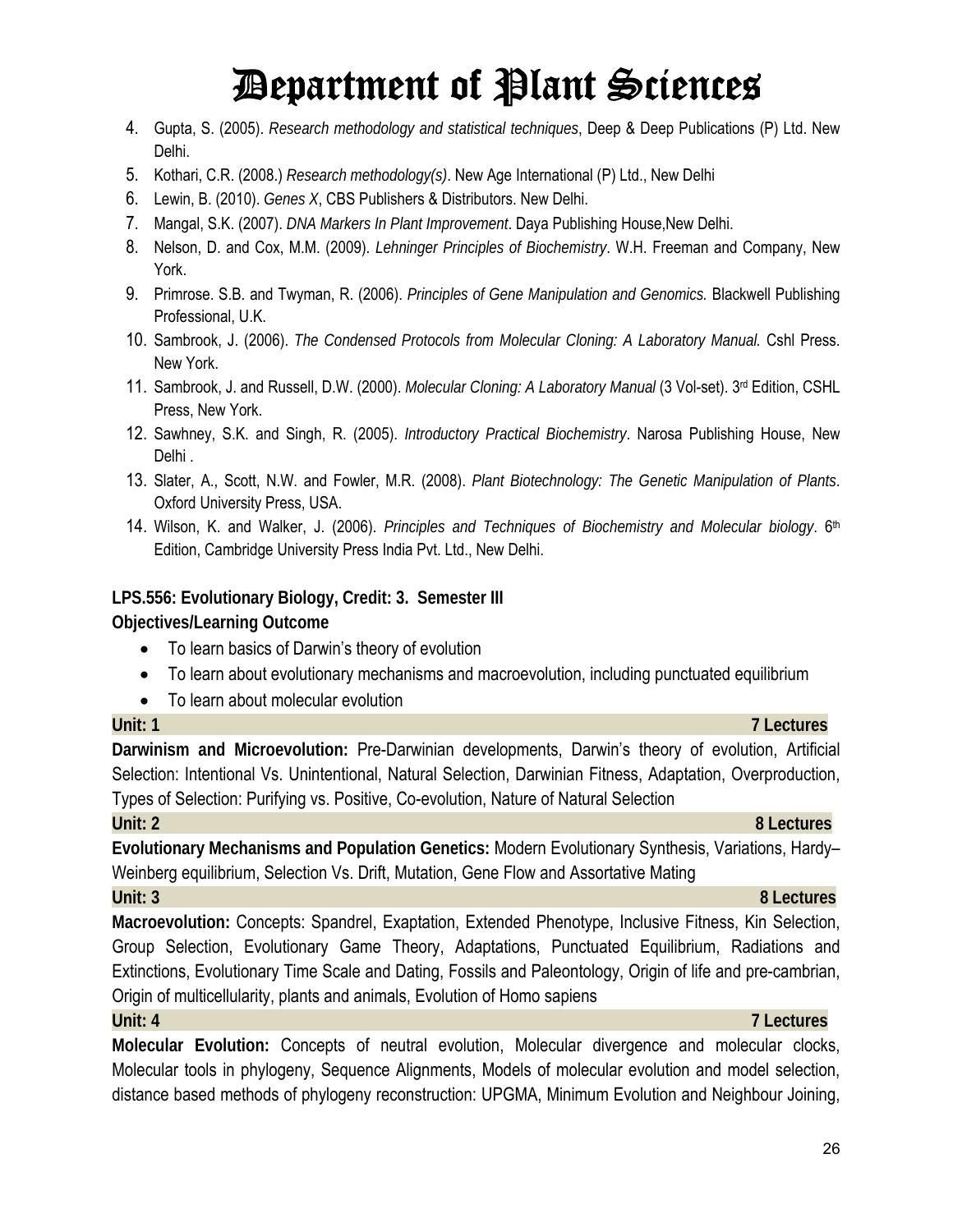discrete-character based methods of phylogeny reconstruction: Maximum Likelihood, Maximum Parsimony and Bayesian Inference

#### **Suggested Reading:**

- 1. Darwin, C.R. (1911). *On the origin of species by means of natural Selection, or preservation of favoured races in the struggle for life*. Hurst Publishers, UK.
- 2. Dawkins, R. (1996). *The Blind Watchmaker*, W.W. Norton & Company Jones and Bartlett Publishers.
- 3. Futuyma, D.J. (2009). *Evolution*. Sinauer Associates Inc. USA.
- 4. Hake, S. and Wilt, F. (2003). *Principles of Developmental Biology*. W.W. Norton & Company, New York, USA.
- 5. Hall, B.K. and Hallgrimsson, B. (2007). *Strickberger's Evolution.* Jones and Bartlett Publishers, India.
- 6. Lewin, R. (2004). *Human Evolution An Illustrated Introduction*. Wiley-Blackwell, USA.

**LPS.561: Physiology and Molecular Biology of stress. Credit Hours: 3. Semester III.** 

### **Objective/Learning outcome**

To learn about various environmental factors involved in normal growth and development of plants and how plants cope up under adverse conditions.

**Unit: 1 13 Lectures Environmental Stresses and stress factors:** Definition, Significance, Types, Stress- as perceived by plants. **Responses of plants towards biotic factors:** Choice between fight or flight, acquired vs induced tolerance, Plant defense system, Genetic basis, understanding R genes, Systemic plant defense responses.

#### **Unit: 2 13 Lectures**

**Responses towards abiotic factors:** Stresses involving water deficit, High and low temperature stress, Salinity stress, Drought stress, Anoxia and Heavy metal stress, Role of osmotic adjustments towards tolerance, understanding of genetic basis.

#### **Unit: 3** 13 Lectures

**Signaling under stress conditions:** Perception, Transduction and response trigger, Induction of specific gene expression, Stress proteins, Convergence and divergence of signaling pathways, ABA as stress hormone, ABA the phenomenon of cross adaptation.

#### **Unit: 4 6 Lectures**

**Genetic engineering and production of plants for improved stress tolerance:** Physiological approach, Mutant approach, Wild relatives approach, Contrasting genotypes approach, Getting clue from sub - relative approach, contrasting genotypes approach, Getting clue from sub-lethal stress application, Success of plant breeding vs modern genetic modifications, Raising of stress tolerant genotypes through genetic engineering. High throughput analysis techniques in stress biology **Suggested Reading:**

- 1. Taiz, L., Zeiger, E. Mollar, I. M. and Murphy, A. (2015). *Plant physiology and Development*, 6th edition. Sinauer Associates Inc., USA.
- 2. Buchanan B. (2014). *Biochemistry and Molecular Biology of Plants*. American Society of Plant Physiologists, USA.
- 3. Hopkins, W.G. and Hüner, N.P.A. (2004). *Introduction to plant physiology*. J. Wiley, USA.

### 27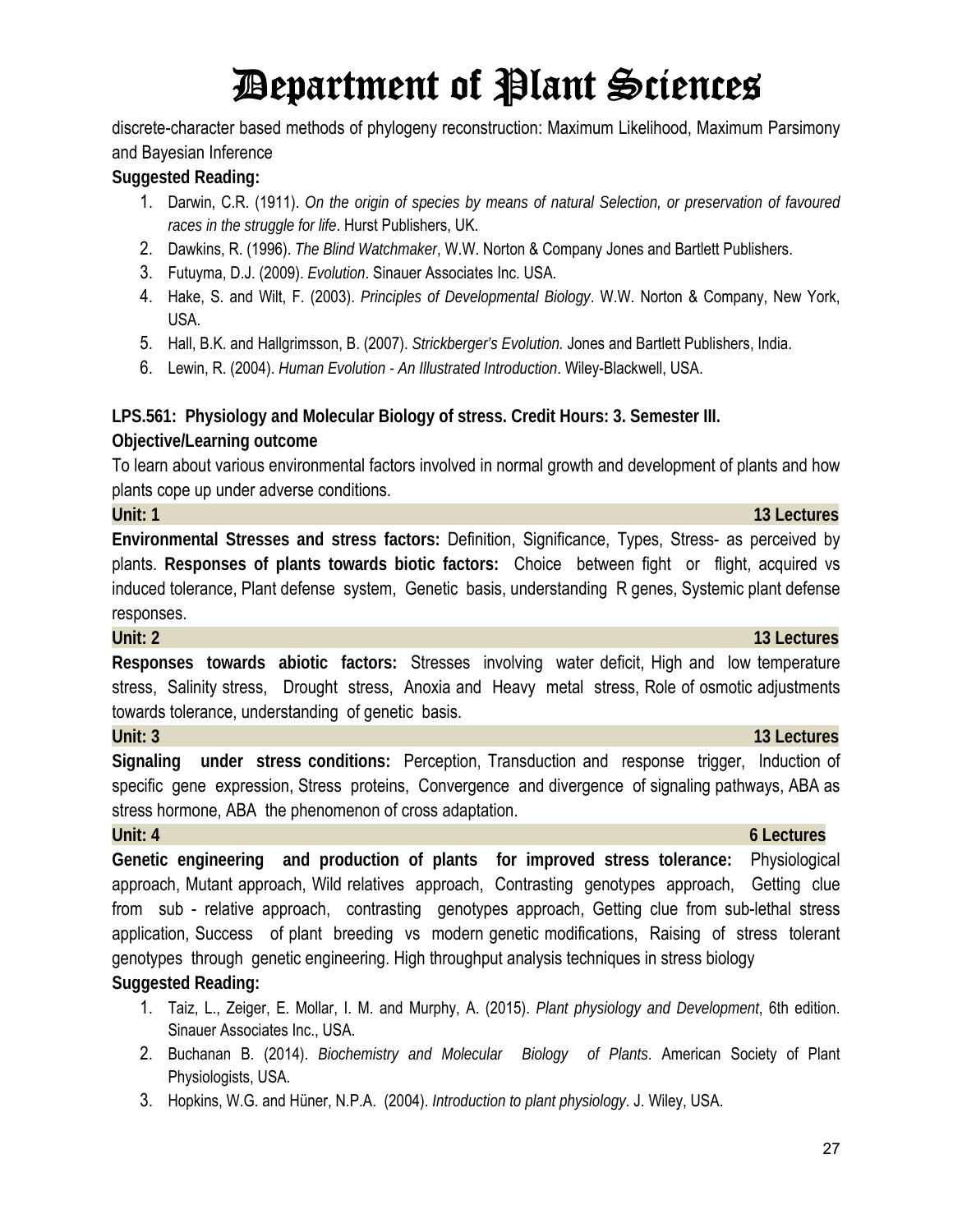- 4. Orcutt, D.M. and Nilsen, E.T. (2000). *Physiology of Plants Under stress*. J. Wiley, USA.
- 5. Galun, E. and Breiman. (1997). *Transgenic Plants*. World scientific Publishing, Chennai, India.
- 6. Hopkins, W.G. (2007). *Plant Biotechnology*. Infobase Publications Inc.. USA.
- 7. Chrispeels, M.J. and Sadava, D.E. (2002). *Plant, Genes and Crop Biotechnology*. American Society of Plant Biologists, USA.

**LPS.562: Physiology and Molecular Biology of stress (P) Credit Hours: 1, Semester III.**

#### **Objectives/Learning Outcomes**

Practical demonstration and hands on training on various aspects of stress physiology

- Membrane Damage analysis (Electrolyte leakage, Lipid peroxidation etc.)
- TTC reduction and mitochondrial respiratory ability.
- Estimation of enzymatic and non enzymatic antioxidants.
- Native expression of enzymatic antioxidantsi.e. SOD, APX, CAT, POX, GR, Etc.
- DNA Damage due to stress.
- Reactive species localization.
- **\*More practicals may be added/modified from time to time depending on available faculties/facilities.**

**LPS.598: Seminar-II** 

| <b>Evaluation Criterion</b>              | Max percentage |  |  |
|------------------------------------------|----------------|--|--|
| Literature survey/background information | 20             |  |  |
| Organization of content                  | 5              |  |  |
| Physical presentation                    | 15             |  |  |
| <b>Question and Answer</b>               | 10             |  |  |
| Report evaluation                        | 50             |  |  |
| Total                                    | 100            |  |  |

**LPS.599. Project . Credits: 6 Semester-III** 

**Objective/ Learning outcomes** 

Students's shall be exposed to formulate a small research problem and execute in real lab conditions. Students's / concern supervisor may opt for review writing also.

### **MOOC Courses (4 Credits)**

Student shall be encouraged to take one or two online MOOC courses in place of discipline elective course.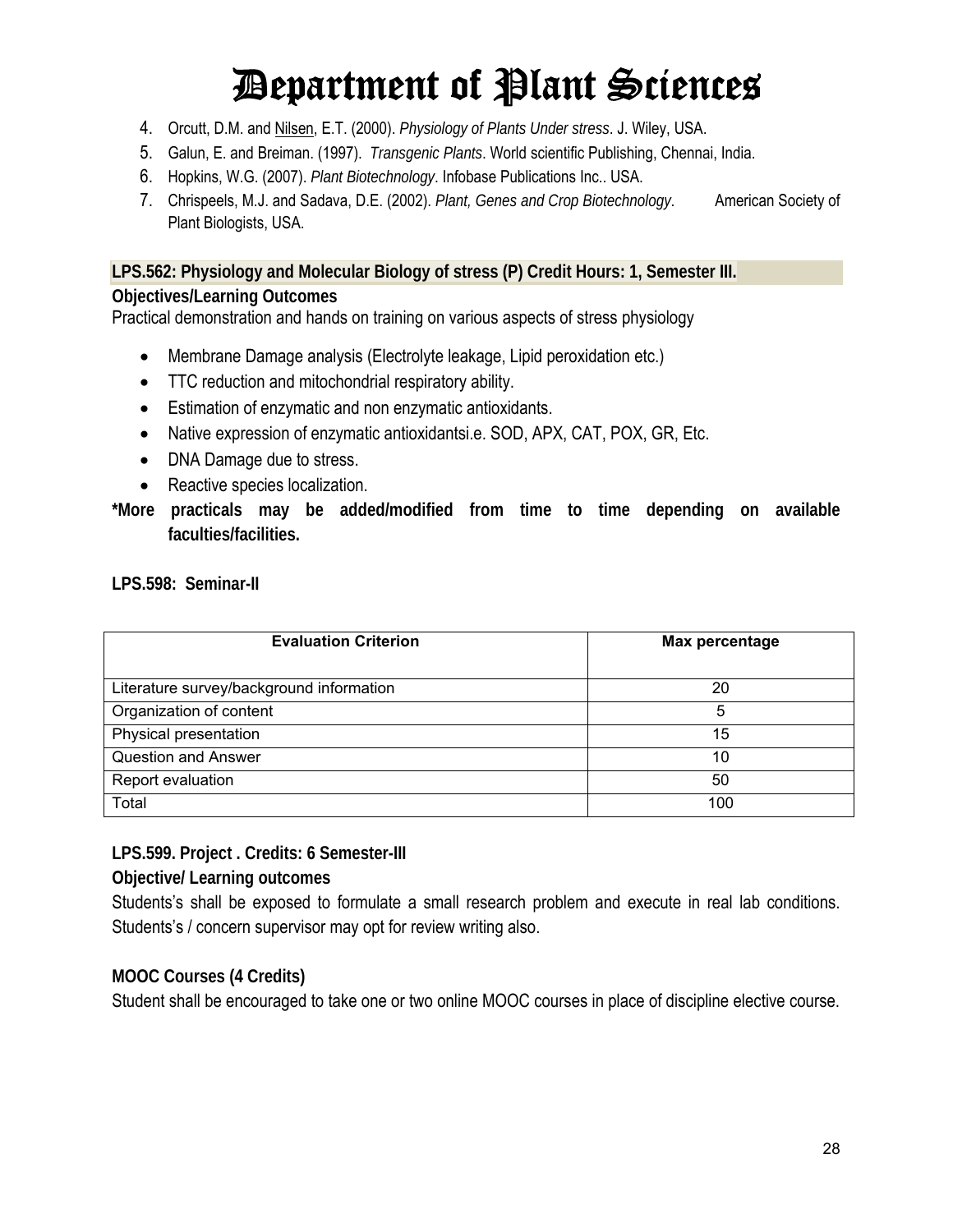| Semester-IV              |                                                |                |                |                |    |  |  |
|--------------------------|------------------------------------------------|----------------|----------------|----------------|----|--|--|
| Paper Code               | <b>Course Title</b>                            | L              | T              | P              | Cr |  |  |
|                          | <b>Core Course</b>                             |                |                |                |    |  |  |
| <b>LPS.571</b>           | Metabolic Engineering                          | $\overline{2}$ | 1              |                | 3  |  |  |
| <b>LPS.572</b>           | Anatomy and Developmental Biology<br>of Plants | $\overline{2}$ |                |                | 3  |  |  |
| LPS.573                  | Anatomy and Developmental Biology<br>of Plants |                |                | 1              | 1  |  |  |
|                          | <b>Discipline Enrichment course</b>            |                |                |                |    |  |  |
| <b>LPS.574</b>           | Life Sciences, A Revision                      | 2              |                | $\overline{2}$ | 4  |  |  |
|                          | <b>Elective Foundation/Value based course</b>  |                |                |                |    |  |  |
| XXX.xxx                  | Course-1                                       |                |                |                |    |  |  |
| XXX.xxx                  | Course-2                                       |                |                |                | 4  |  |  |
| <b>Skill Base course</b> |                                                |                |                |                |    |  |  |
| <b>LPS.599</b>           | Project (S/US)                                 |                |                | 6              | 6  |  |  |
|                          | <b>Total Sem-IV</b>                            | 8              | $\overline{2}$ | 9              | 19 |  |  |
|                          |                                                |                |                |                |    |  |  |
| Year-1                   | Sem-I                                          | 25             |                |                |    |  |  |
| Year-1                   | Sem-II                                         | 25             |                |                |    |  |  |
| Year-2                   | Sem-III                                        | 21             |                |                |    |  |  |
| Year-2                   | Sem-IV                                         | 19             |                |                |    |  |  |
|                          | <b>Total credits</b>                           | 90             |                |                |    |  |  |

- **L: Lectures T: Tutorial P: Practical Cr: Credits**
- A: Continuous Assessment: Based on Objective Type Tests (10%), Term Paper (10%) and Assignment(s) (5%)
- B: Pre-Scheduled Mid Semester Test-1: Based on Objective Type & Subjective Type Test (By Enlarged Subjective Type) (25%)
- C: Pre-Scheduled Mid Semester Test-2: Based on Objective Type & Subjective Type Test (By Enlarged Subjective Type) (25%)
- D: End-Term Exam (Final): Based on Objective Type Tests (25%)

#### **Transaction Mode:**

- 1) Lecture
- 2) Demonstration
- 3) Lecture cum demonstration
- 4) Seminar
- 5) Group discussion
- 6) Field visit
- 7) Tutorial
- 8) Problem solving
- 9) Self-learning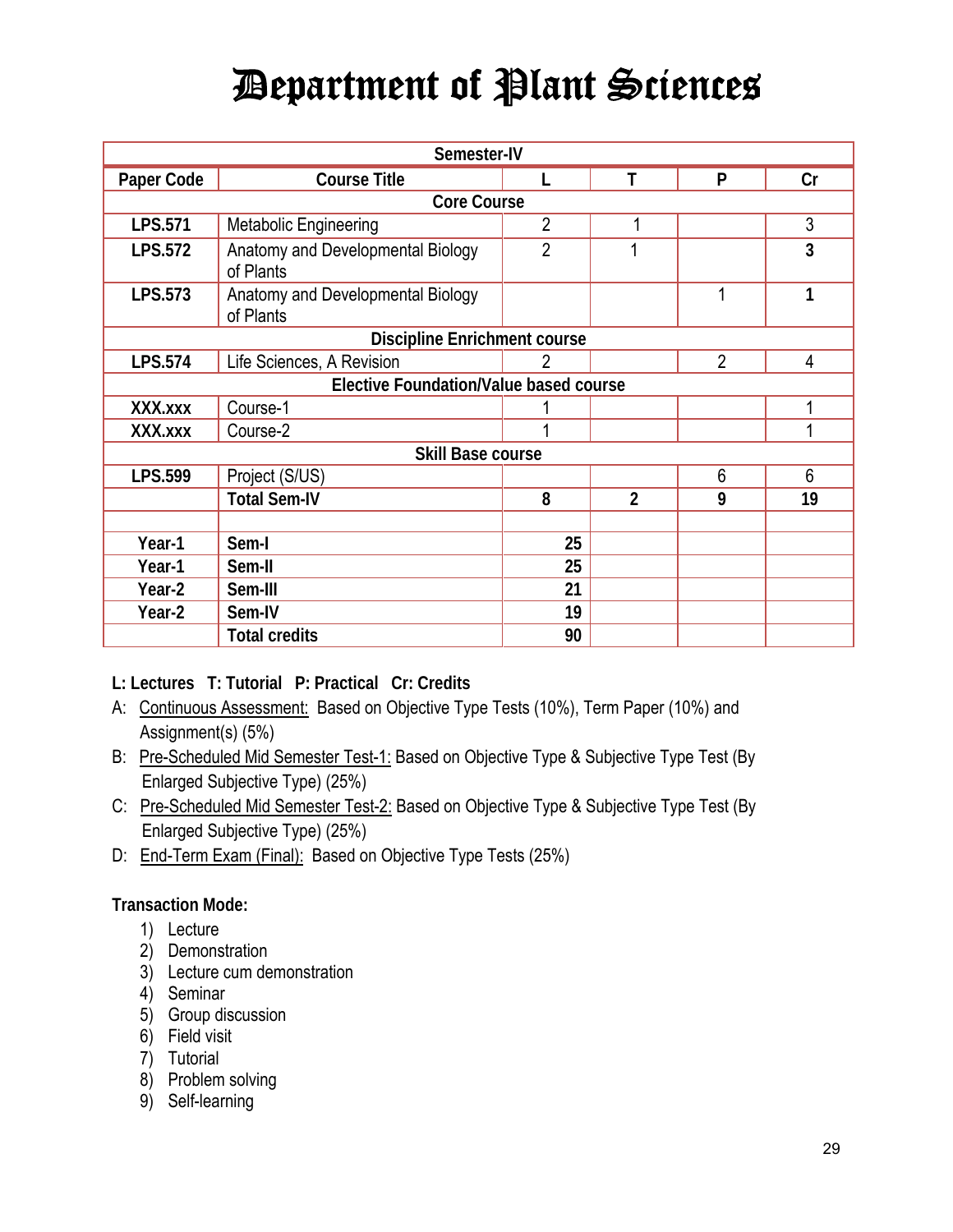**LPS.571. Metabolic Engineering. Credit Hours: 3. Semester IV** 

**Objectives/Learning Outcome** 

**Unit: 1 10 Lectures** Cellular metabolism, Ecological significance of plant secondary metabolites; their effects on bacteria, insects and human health; Introduction to cellular and metabolic engineering. Major classes of secondary metabolites of plants, Regulation of specific pathways and secondary metabolism.

To learn how to engineer plants for specific metabolite production , and various metabolomics techniques

**Unit: II 13 Lectures**

Building networks as assemblies of simpler control schemes, Metabolic flux analysis, Metabolic control analysis, Structure and flux analysis of metabolic networks,

**Unit: III 12 Lectures**

Metabolomics, Techniques used in metabolomics, Metabolome informatics.

#### **Unit: IV 10 Lectures**

*E. coli*: appropriate hosts for Metabolic Engineering. Production of secondary metabolites by plant cell and tissue cultures. Metabolic engineering to improve the content of bioactive secondary metabolism with applicable value in medicinal plants. Engineering of crop plants with altered nutrient content, improved photosynthesis efficiency, biofuel production and enhanced lignin content.

### **Suggested readings:**

- 1. Bhojwani S. S. & Razdan M. K., (1996) Plant Tissue Culture: Theory and Practice, Elsevier.
- 2. Slater A. Scott N. & Fowler M., (2008) Plant Biotechnology: The Genetic Manipulation of Plants Oxford University Press Inc.
- 3. Chrispeels M. J. & Sadava D. E. Jones, (2002) Plants, Genes and Crop Biotechnology Barlett Publishers.
- 4. Primrose S. B. & Twyman R. M. (2006) Principles of Gene Manipulation and Genomics, Blackwell Publishing.
- 5. Gamborg O. L & Phillips G. C., (2004), Plant Cell, Tissue and Organ Culture: Fundamental Methods Springer-Verlag.
- 6. Singh B. D., (2014) Plant Biotechnology Kalyani Publishers, New Delhi.
- 7. C.D. Smolke, (2009) The Metabolic Pathway Engineering Handbook, CRC Press.
- 8. B.O. Palsson, (2011) Systems Biology, Cambridge University Press.

### **LPS.572 Anatomy and Developmental Biology of Plants. Credit Hours:3. Semester III.**

### **Objectives/Learning Outcome**

- To learn in-depth anomalies related to anatomy of stem and roots
- To learn in-depth Developmental biology of plants

**Male and female gametophyte:** Microsporangium and Microsporogenesis, Megasporangium and Megasporogenesis, Gametophyte formation, Pollen development, Ovule development.

**Pollen-pistil interaction and double fertilization:** Pollen tube guidance; recognition and rejection, Embryo-sac development and double fertilization in plants, preferential fertilization; pistil activation and ovule penetration.

### **Unit: 1 8 Lectures**

## **Unit: 2 7 Lectures**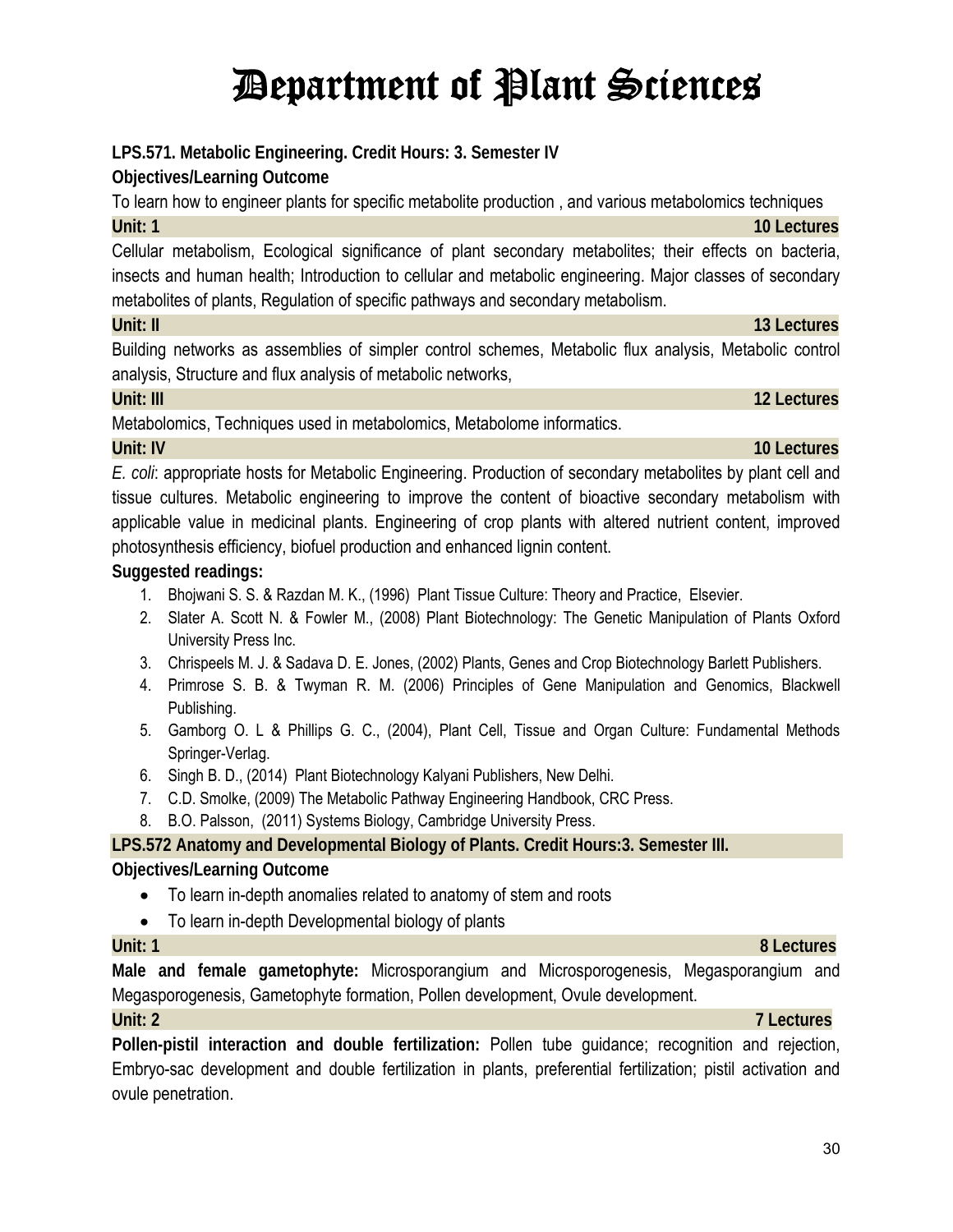**Seed development and dormancy:** Embryogenesis, Embryo and endosperm development, Classification of typical dicot and monocot embryo, Seed maturation and dormancy, polyembryony, apomixes, apospory.

**Anatomy:** Anatomy of **S**tems and roots with special reference to plants showing anomalies- *Nyctanthes, Bignonia, Strychnos, Salvadora, Boerhaavia, Dracaena* and *Tinospora*.

### **Suggested Reading:**

- 1. Dawkins, R. (1996). *The Blind Watchmaker*, W.W. Norton & Company Jones and Bartlett Publishers.
- 2. Hake, S. and Wilt, F. (2003). *Principles of Developmental Biology*. W.W. Norton & Company, New York, USA.
- 3. Scott, F. and Gilbert, S.F. (2010). *Developmental Biology*. Sinauer Associates, Inc. USA.
- 4. Slack, J.M.W. (2005). *Essential Developmental Biology*, Wiley-Blackwell, USA.
- 5. Bhojwani, S.S. and Bhatnagar, S.P. (2016) Embryology of Angiosperms, Vikash Publishing House.
- 6. Maheshwari, P. (2015) An introduction to the embryology of angiosperms, Nabu Press or Tata McGraw Hill
- 7. Hake, S. and Wilt, F. (2003). Principles of Developmental Biology. W.W. Norton & amp; Company, New York, USA.
- 8. Scott, F. and Gilbert, S.F. (2010). Developmental Biology. Sinauer Associates, Inc. USA.
- 9. Slack, J.M.W. (2005). Essential Developmental Biology, Wiley-Blackwell, USA.
- 10. B P Pandey (2014) Plant Anatomy, S. Chand Publications
- 11. Singh, Pande, Jain (2015) A Text Book of Botany, Rastogi Publications.

### **LPS.573. Anatomy and Developmental Biology of Plants, Practicals: Credit 1**

#### **Objectives/Learning Outcomes**

To learn about the structural aspects of developmental events

- Practical demonstration of various reproductive plant parts
- Practical demonstration of Stem and root anatomy of dicots and monocots
- Types of Ovules, mature embryo, endosperms
- Types of placentation Axile, basal, free central, marginal, parietal, superficial
- Floral morphology
- Types of pollens, Anther, microsporogenesis
- Dicot and monocot stems
- Dicot and monocot roots

### **LPS.574. Life Sciences, A Revision Credit Hours: 4**

### **Objective/ Learning outcome**

This course is designed to sensitize the students' regarding competitive world and various options, revision of important course contents, enhancement of presentation and interpersonal skills.

### **Unit: 1**

This course shall focus on utility of life sciences in this competitive world, various career options as well as sensitization about higher education in India and abroad.

### **Unit: 2**

#### **Unit: 3 7 Lectures**

**Unit: 4 8 Lectures**